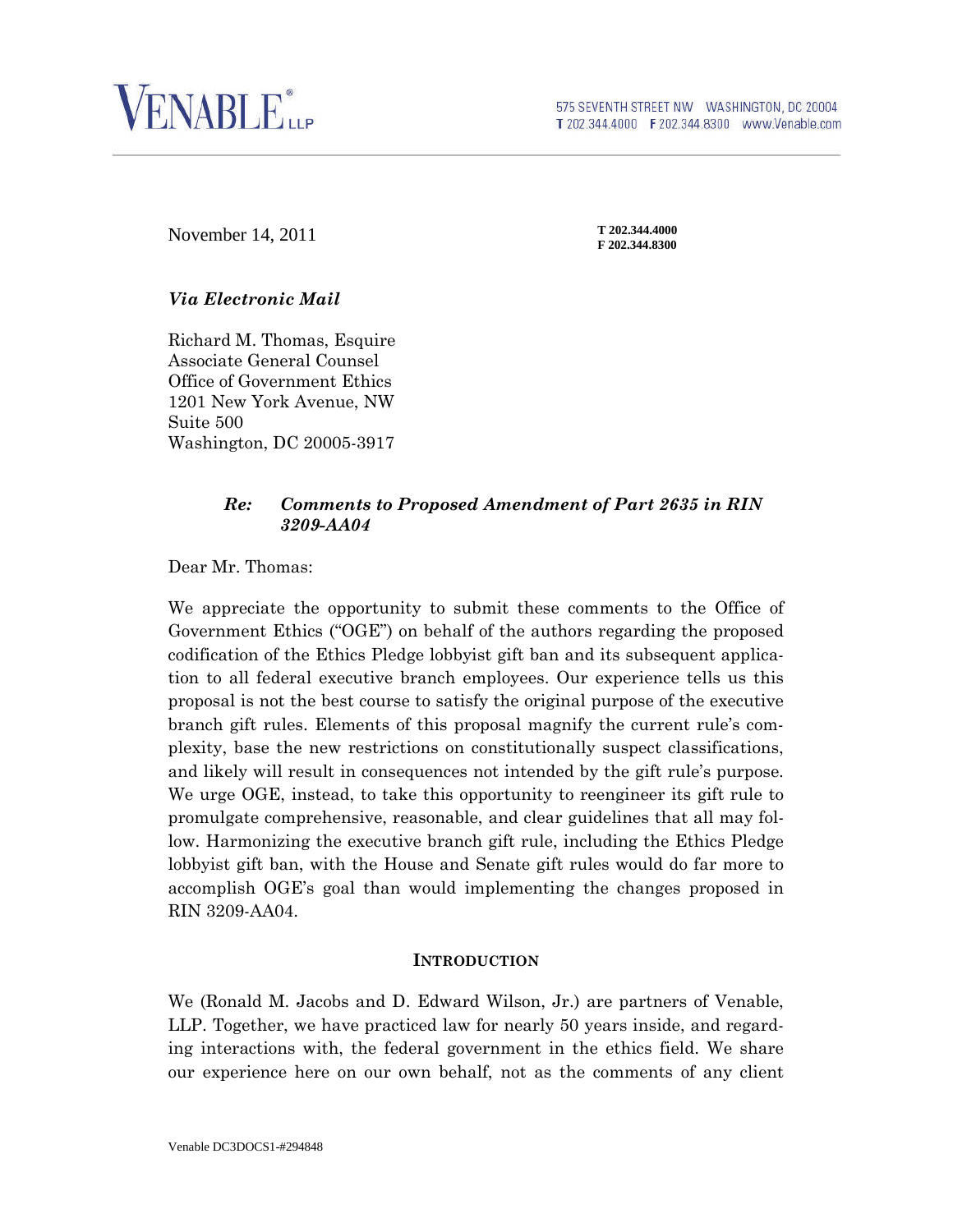

> with the purpose of assisting OGE in its mission of improving ethical conduct in the executive branch

> *About the Authors.* Mr. Jacobs is a practitioner specializing in compliance with federal and state regulation of ethics, campaign finance, lobbying disclosure, pay-to-play, and other aspects of participation in elections and public policy. He represents businesses from sole proprietorships through multinationals, nonprofits, and advocacy organizations that cover the ideological spectrum. Mr. Wilson served as Associate Counsel to the President, Deputy and Acting General Counsel of the U.S. Treasury, as well as in other senior policymaking executive branch positions. His practice at Venable includes all aspects of the ethics rules at the federal level.

> *About Venable LLP.* With nearly 600 attorneys in offices across the country practicing in all areas of corporate and business law, complex litigation, intellectual property, regulatory, and government affairs, Venable is one of the world's top 100 law firms. Our lawyers bring a wealth of experience to the challenges and opportunities our clients face, and are recognized in the business and legal communities as the leading practitioners in their fields. Many are former prosecutors, regulators, and lawmakers. The businesses we represent cover the full spectrum of industries and organization types, ranging from entrepreneurs and emerging growth companies to large national and international organizations. Venable's tax-exempt organization and trade association practices are among the largest and most influential in the country.

#### **DISCUSSION**

The current executive branch gift rule is complex. Many private sector individuals who interact with executive branch personnel also have dealings with legislative branch personnel. Some provisions of the executive and legislative branches' gift rules are equivalent, such as accepting gifts from family members. Others have similar names but very different requirements, such as the House and Senate "widely attended event" exemption and the executive branch "widely attended gathering" exception, which applies a different standard for agency attendee eligibility. Complying with both sets of gift rules at the same time is challenging at best, frequently frustrating. It is analogous to the witticism commonly attributed to Winston Churchill in de-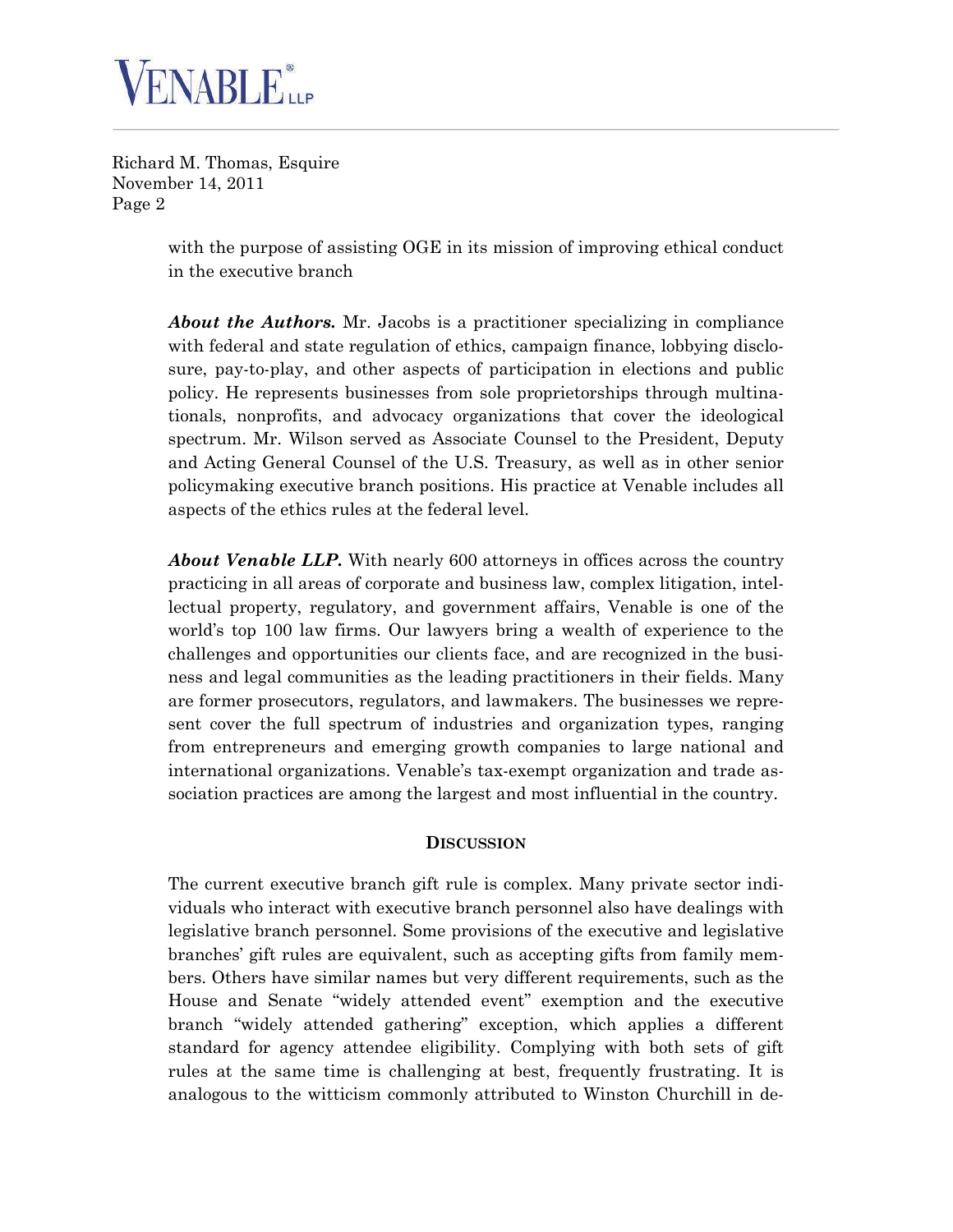

> scribing America and England, "Two nations divided by a common language." Personnel of one branch, when considering whether to accept gifts provided in mixed executive-legislative branch contexts, suffer from this confusion as well and risk failing to comply. Individuals in the private sector suffer similarly when trying to structure substantive events to meet all applicable rules.

# **I. OGE Should Take This Opportunity to Simplify the Executive Branch Gift Rule.**

Nearly 20 years ago, President George H.W. Bush ordered OGE's promulgation of the executive branch gift rule.[1](#page-2-0) That Order charged OGE with promulgating "a single, comprehensive, and clear set of executive-branch standards of conduct that shall be objective, reasonable, and enforceable."[2](#page-2-1) OGE fulfilled this directive. Yet recent modifications arising from the Ethics Pledge and, should OGE adopt it, this proposal, have weakened the gift rule's singularity, clarity, objectivity, reasonability, and enforceability.

# **A. The current gift rule is confusing and conflicts with its original purpose.**

The purpose of the Executive Order signed by President G.H.W. Bush was to "ensure that every citizen can have complete confidence in the integrity of the Federal Government."[3](#page-2-2) To meet this purpose, the rules carrying it into effect should be clear, concise, and easy to follow. In contrast, the current gift rule is dense, long, and confusing. Some gifts are not "gifts." Others are permissible under the exceptions, except in some cases when the donor is a "prohibited source" or because of the recipient's federal position. Still more are proposed for prohibition if the donor is a registered federal lobbyist or works for an organization that has registered under the Lobbying Disclosure Act of 1995 ("LDA"). Federal personnel contemplating the acceptance of an event

<span id="page-2-0"></span><sup>1</sup> Exec. Order No. 12731 (Oct. 17, 1990), amending Exec. Order No. 12674 (Apr.12, 1989) to establish the Gifts From Outside Sources regulation ("executive branch gift rule" or "gift rule"), *codified in* 5 C.F.R. pt. 2635. This Executive Order is, of course, just one in a series prescribing standards of conduct for government officers and employees, thus contracting in substance the opening line of the Notice of Proposed Rule Making to which these comments speak. *E.g.*, Exec. Order 11222 (signed by Lyndon B. Johnson, May 8, 1965).

<span id="page-2-1"></span><sup>2</sup> *Id.* at § 201(a).

<span id="page-2-2"></span><sup>3</sup> *Id.* at § 101.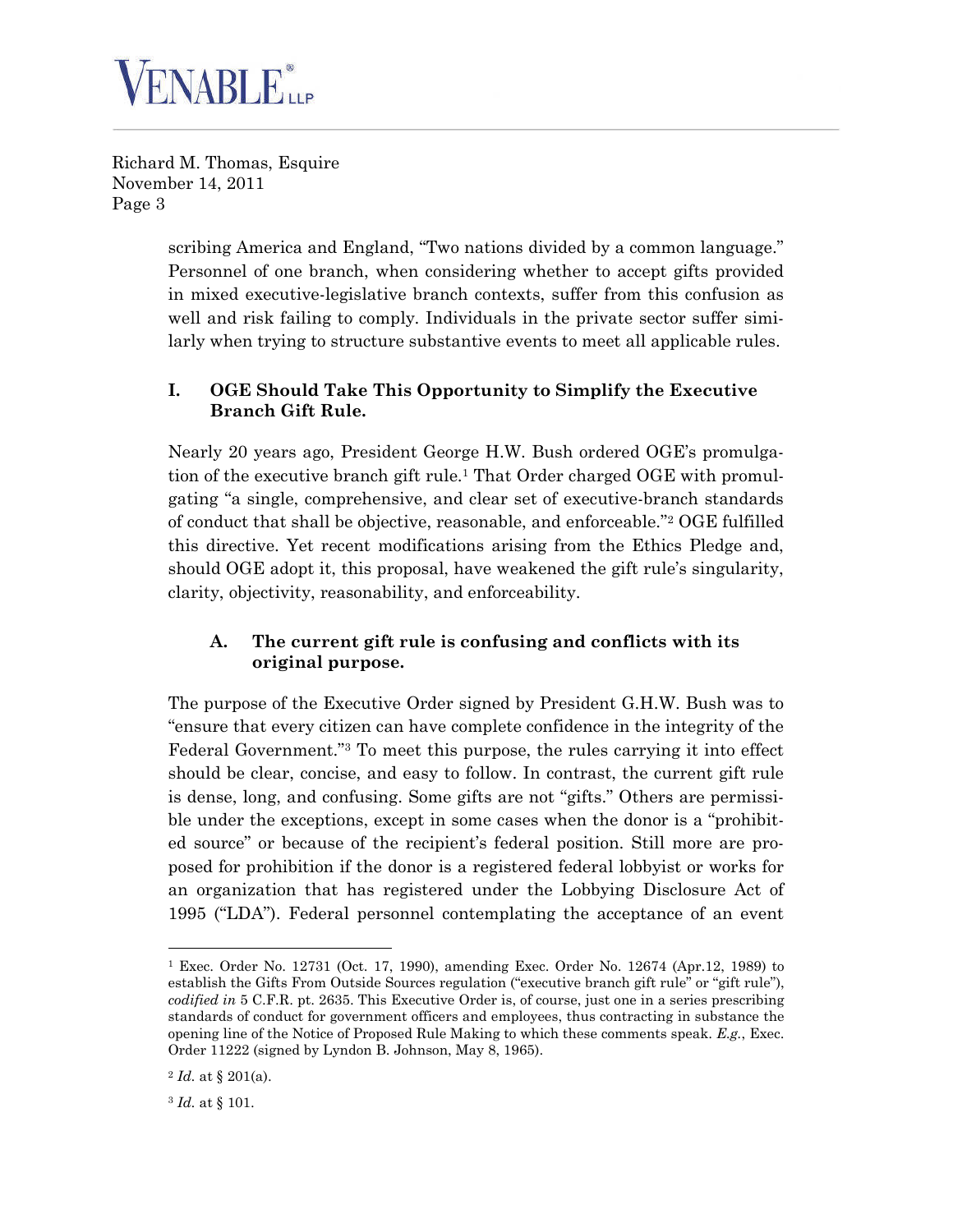

> invitation generally must seek pre-clearance from their Designated Agency Ethics Officials, and those ethics specialists must ascertain whether the donor is a prohibited source to identify which degree of scrutiny and finding they must apply in their determination. A gift often means something intangible, such as a service or free attendance at an event. Restricting intangible gifts is more complex than limiting the money, meals, and trinkets federal personnel may accept from outside sources.

> What started as a laudable effort to create a universal and practical system has evolved, in the Executive Branch, into a maze that often discourages the private sector and the government from interacting with each other while creating a substantial threat of sanction for inadvertent violations. In contrast, the House and Senate gift rules simply define "gift" as anything of monetary value and prohibit all gifts unless one of 24 exemptions applies. House and Senate personnel are thus spared the two-step definitional and exceptive process that executive branch personnel must follow.

> Lobbyists live and work together with federal employees and interact like ordinary people. Federal employees are aware of lobbyists' role of bridging their employers' interests with the government's actions. Creating artificially obtuse barriers to this interaction serves neither's best interest. Interacting with lobbying organizations occurs daily; computers, restaurants, newspapers, air travel—almost every product or service is provided by a business that employs lobbyists or is a member of a trade association or other nonprofit organization. Federal employees need many gift rule exceptions to just to interact with the private sector in daily life. The gift rule's original purpose of establishing clear, reasonable, and objective standards of conduct mandates a rule that is not overly complex in daily practice to the point of chilling legitimate interactions between citizens and federal personnel. Lobbyists—and particularly the entities that employ lobbyists that have day-to-day interaction with the government outside of their lobbyists—need rules that meet this goal in a way that comports with reality.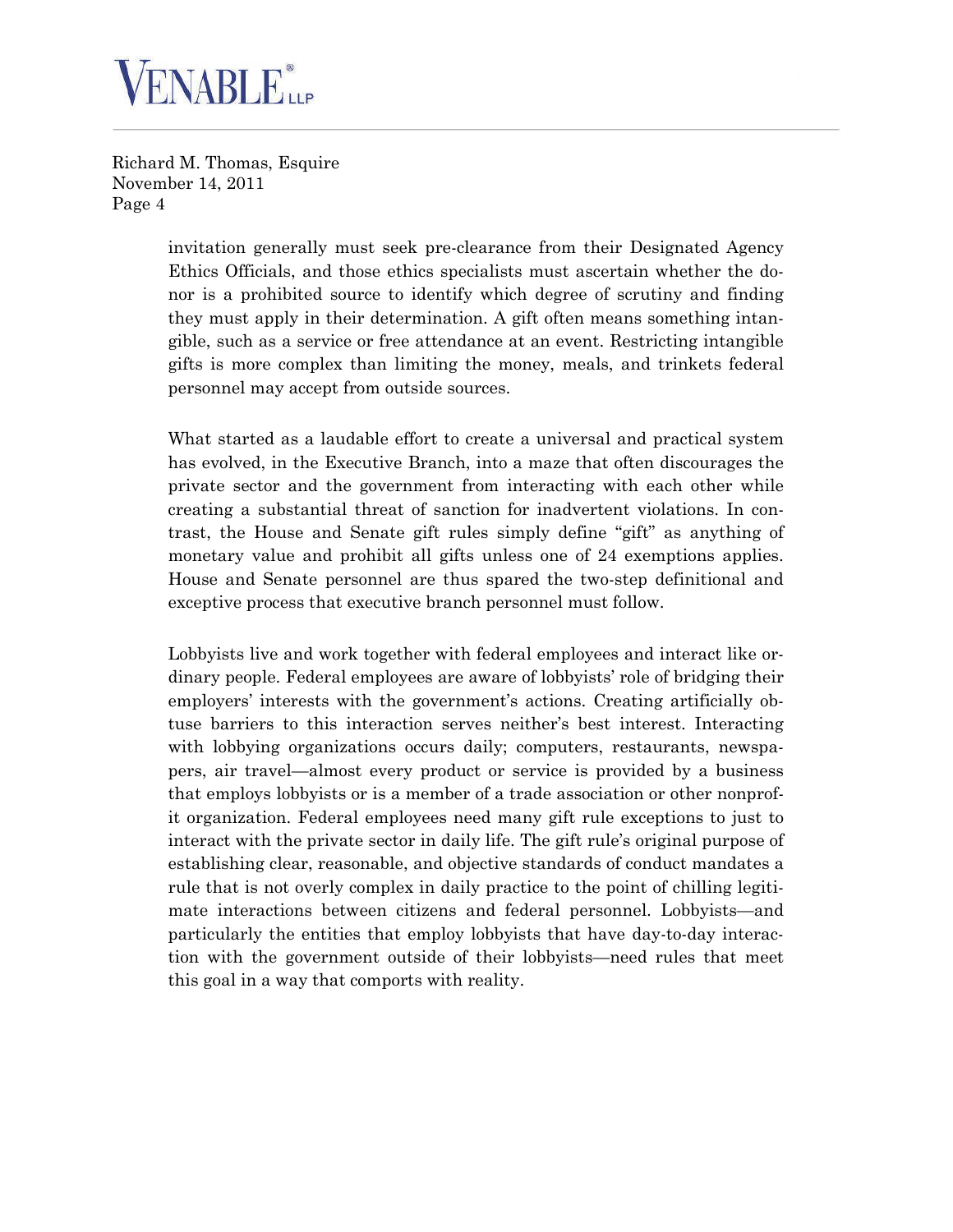

#### **B. The proposal fails to support providing special treatment to 501(c)(3)s over other nonprofits and businesses.**

Distinguishing one form of nonprofit from another regarding the risk of undue influence or an entity's presumed motivation is not helpful. Exempting only 501(c)(3) tax-exempt charities and foundations—and nonprofit institutions of higher education, professional associations, scientific organizations, and learned societies that are in many cases organized under Section  $501(c)(3)$  of the tax code, too – from the Ethics Pledge and the gift rule's proposed all-employee lobbyist gift ban further complicates an overly complex regulation. We agree with OGE's exemption of  $501(c)(3)$  nonprofits. Our concern lies in OGE's decision to withhold this exemption from other nonprofits such as trade associations and social welfare organizations.

The proposal's overcomplicated explanation of why certain other nonprofits deserve exemption from the lobbyist gift ban supports exempting all nonprofits. OGE appears to have recognized that many non- $501(c)(3)$  nonprofits offer interesting programs and value to agencies. It simply could not articulate that in a way most people can understand. First, OGE proposes to exempt these professional associations, scientific organizations, and learned societies from the lobbyist gift ban only to the extent they act in their educational or professional development activities.[4](#page-4-0) Then OGE bars federal personnel from using this limited exemption for invitations from lobbying organizations to attend "purely social events."[5](#page-4-1)

This overly complex approach is unnecessary. Applying the existing "further agency programs and operations" criteria and prohibited source written finding requirements in Section  $2635.204(g)(2)$  would screen-out any widely attended gathering invitations that failed to support permitting attendance by federal personnel because the event was purely social in nature.

The proposed formulation is not just complex, it invites stealth lobbying. As written, qualifying nonprofits would have no means of ascertaining the

<span id="page-4-0"></span><sup>4</sup> Standards of Ethical Conduct for Employees of the Executive Branch; Proposed Amendments Limiting Gifts From Registered Lobbyists and Lobbying Organizations, 76 Fed. Reg. 56330 at 37 (proposed Sept. 13, 2011) (to be codified at 5 C.F.R. pt. 2635) ("OGE Proposal").

<span id="page-4-1"></span><sup>5</sup> OGE Proposal at 56337.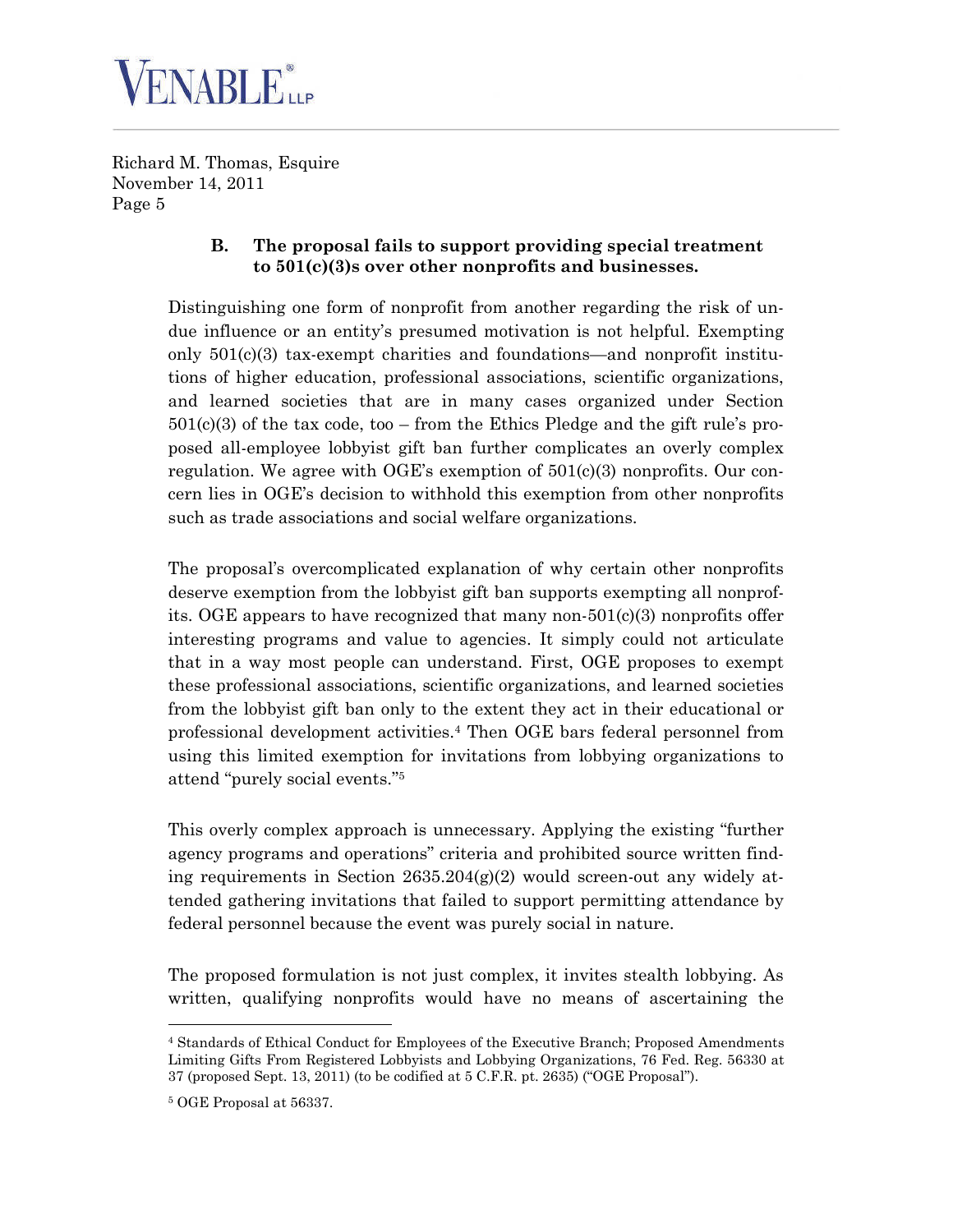

> boundaries of the lobbying organization event eligibility criteria. Whether OGE intends the "purely social" or "educational" criteria to restrict federal personnel attendance at events sponsored by an LDA-registered 501(c)(3) that also happens to be a professional association – or if that nonprofit would qualify for the broader  $501(c)(3)$  exemption instead – is unclear. Lobbyists' interpretations of "educational" or "social" may vary widely from what OGE intends but has not defined. A bar association could, for example, seek to influence government lawyers in a continuing legal education course more than a trade association could attempt to influence Environmental Protection Agency employees at a green energy trade show. An alternative approach would reduce the proposal's complexity: restricting federal employees' attendance at lobbying organization events only if they are purely social and lack either substantive content that would benefit the agency's mission or its employees' professional skills, or an important representational component (e.g., certain charity events).

> In its proposal, OGE bases preferential treatment for  $501(c)(3)$ 's at the exclusion of most other nonprofits on three faulty assumptions:

#### **1. Tax Law Limits.**

The proposal references the legal limit on  $501(c)(3)s'$  lobbying activity to support exempting these organizations from the lobbyist gift ban.[6](#page-5-0) In reality, the relevant tax code definitions vary substantially from those provided by the  $LDA$ .<sup>[7](#page-5-1)</sup> Distinguishing  $501(c)(3)$ s from other nonprofits or businesses in this context fails to support denying the lobbyist gift ban exemption to all other private sector organizations. Tax law permits "no substantial part" of a  $501(c)(3)$ 's activity to constitute "carrying on propaganda, or otherwise attempting, to influence legislation."[8](#page-5-2) The IRS has never established an objec-

<span id="page-5-1"></span><sup>7</sup> *See generally Methodology*, Center for Responsive Politics, at

<span id="page-5-0"></span><sup>6</sup> OGE Proposal at 56335 (noting the limit, without quantification or citation to legal authority).

www.opensecrets.org/lobby/methodology.php (explaining the distinctions between various LDA lobbying expenditure calculation methods). "[T]he list of covered public officials under the [Internal Revenue Code] is much narrower than the set covered by the LDA. Thus, lobbying expenditures may not be strictly comparable among organizations." *Id.*

<span id="page-5-2"></span> $8$  Treas. Reg.  $$1.501(c)(3)-1(c)(3)(iv)$ .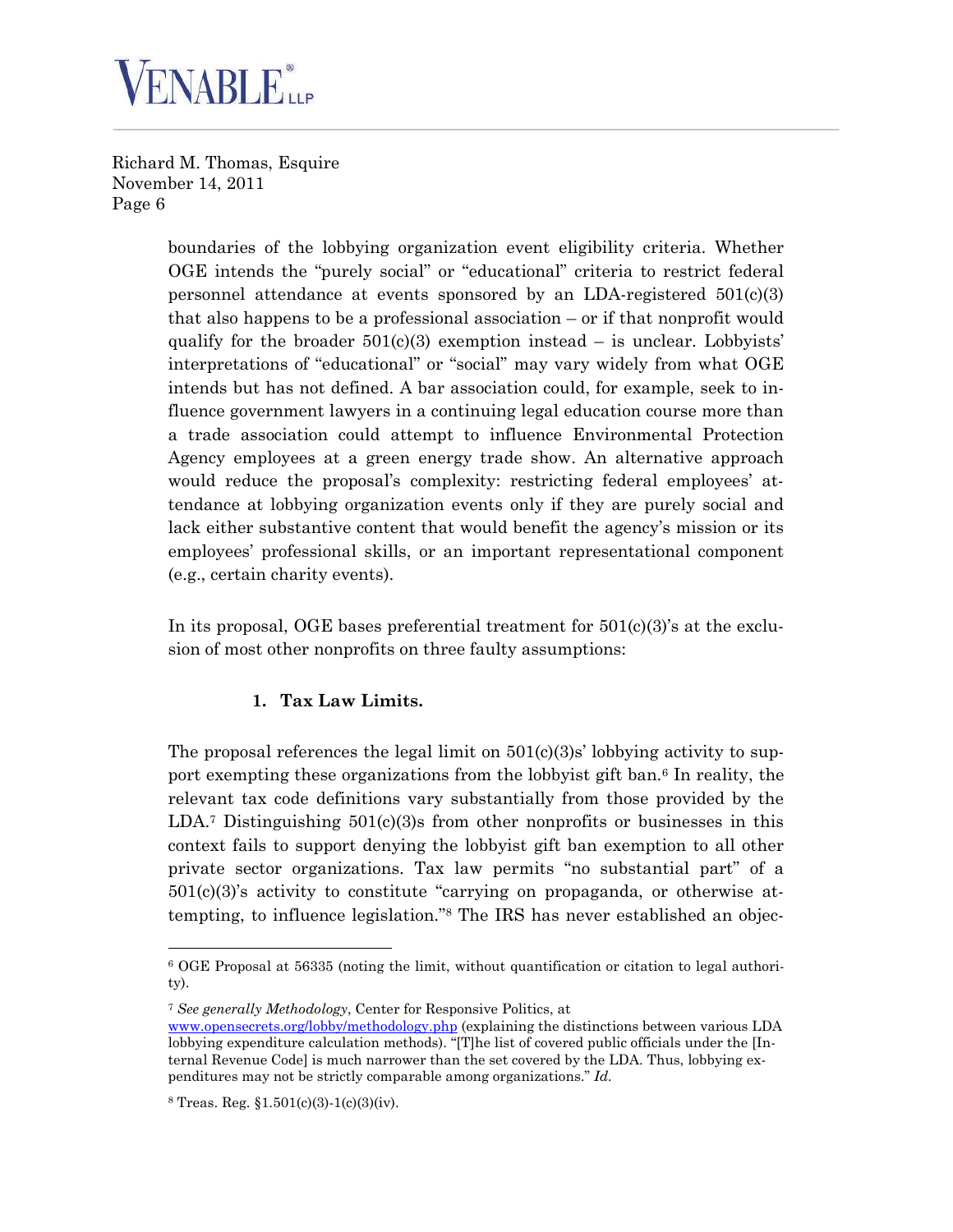

> tive "no substantial part" test, using an *ad hoc* facts and circumstances test instead. What constitutes "influencing legislation" under the "no substantial part" test has no bright-line definition, either.

> $501(c)(3)$  public charities may elect, under Section  $501(h)$  of the tax code, however, to follow a bright-line limit of permissible lobbying activity that uses a clear definition of applicable expenditures. The maximum annual lobbying expenditure under this "501(h) election" is \$1,000,000 for a charity that spends over \$17,000,000 on its charitable, "exempt-purpose" activities (lower caps correspond to reduced levels of exempt-purpose spending).[9](#page-6-0) Electing this option requires using the tax law definition of "influencing legislation."[10](#page-6-1)

> As defined in the tax code, "influencing legislation" does not include attempting to influence executive branch actions – only bills, resolutions, and other *legislative* actions.<sup>[11](#page-6-2)</sup> Thus, a  $501(c)(3)$  charity could exceed the Section  $501(h)$ maximum lobbying expenditure limit when influencing executive branch officials regarding agency policy or regulations. That expenditure would be completely opaque, not disclosed in IRS Form 990 or LDA Form LD-2 reports if the 501(c)(3) elects to use the tax code Section 4911 definition for LDA reporting purposes.

> By contrast, lobbying firms must use the LDA's definition of "lobbying activity" for purposes of triggering LDA registration and disclosing lobbying income in quarterly Form LD-2 activity reports.[12](#page-6-3) That definition is broader, covering any communication, with or without an attempt to influence, regarding a federal matter, including related background work, with the President, the Vice President, a member of the White House staff, an executive branch political appointee, or a military general or admiral.[13](#page-6-4) Businesses and trade

<span id="page-6-0"></span><sup>9</sup> 26 U.S.C. § 501(h).

<span id="page-6-1"></span><sup>10</sup> 26 U.S.C. § 6033(b)(8).

<span id="page-6-2"></span><sup>11</sup> *See* 26 U.S.C. § 4911(d) (defining "influencing legislation" without including executive branch-related activities beyond "attempt[ing] to influence any legislation through communication with any . . . government official or employee who may participate in the formulation of legislation").

<span id="page-6-3"></span><sup>12</sup> Lobbying Disclosure Act of 1995, as amended § 1610, 2 U.S.C. § 1601, *et seq.* ("LDA").

<span id="page-6-4"></span><sup>13</sup> LDA §§ 1602(8)(A), (3).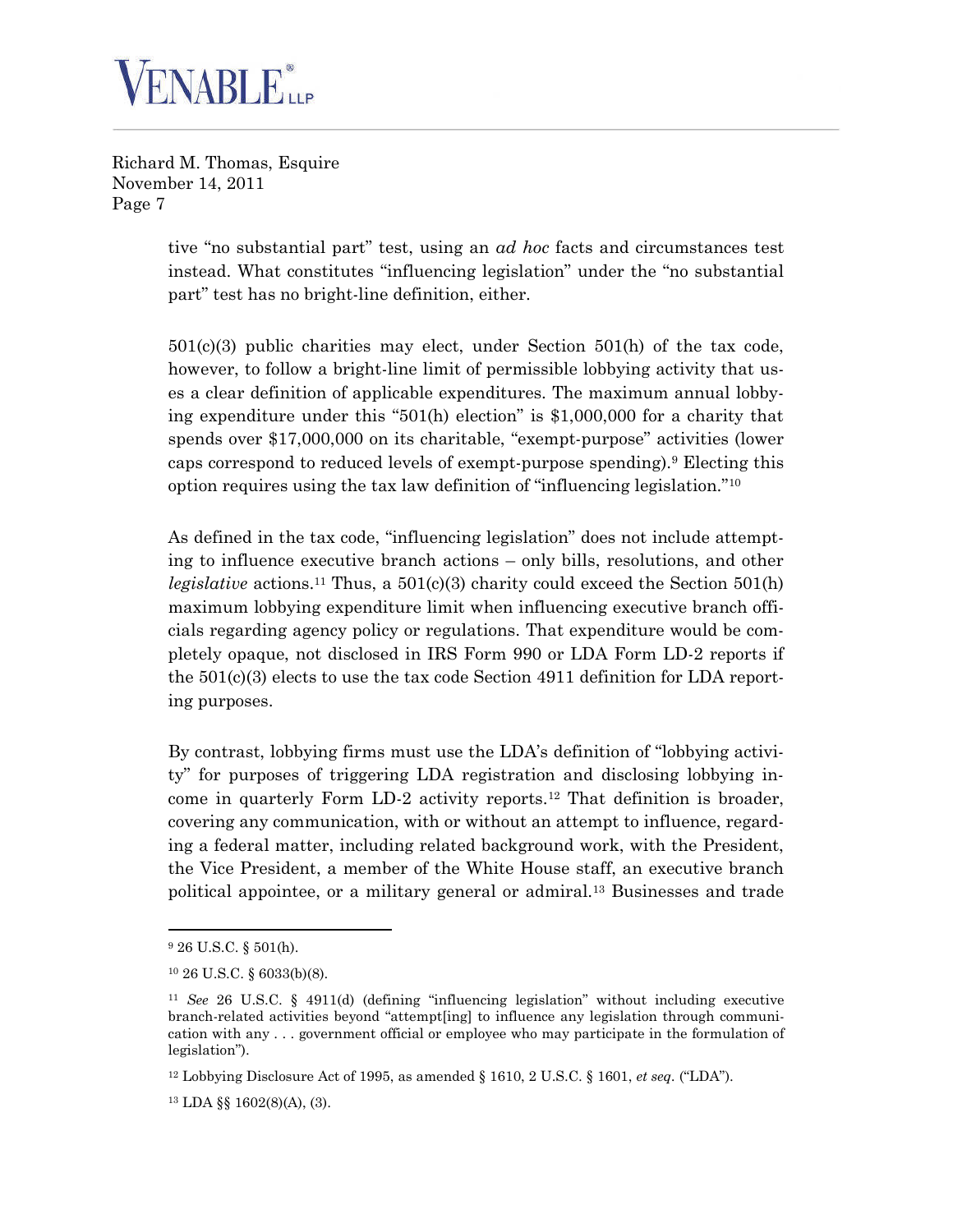

> associations may apply either the LDA's "lobbying activity" definition or the definition of nondeductible lobbying expenses in Section 162(e) of the tax code.[14](#page-7-0) This latter definition excludes the cost of lobbying executive branch department personnel below the level of a Cabinet Secretary and his/her immediate deputy regarding administrative action.[15](#page-7-1)

> Regardless of the LDA expense calculation method a business elects, the tax code requires payment of federal income tax on 100 percent of its lobbying expenditures under the Section 162(e) definition by precluding these costs' deduction as business expenses. In this sense, a business has more reason to restrain its lobbying activity than a nonprofit because it must spend its aftertax profits to lobby. Trade associations must either pay the tax due on their own Section 162(e)-defined lobbying activities or pass the tax obligation to their corporate members as nondeductible portions of member dues payments.[16](#page-7-2) To paraphrase Supreme Court Chief Justice John Marshall, "The power to tax is the power to *dissuade*." Tax law therefore presents non-501(c)(3) entities with their own real-world limit on lobbying.

> Thus OGE cannot rely on the tax law restriction of  $501(c)(3)s'$  lobbying activity to justify distinguishing them from businesses or other nonprofits.

#### **2. Activities of particular interest and value to agencies.**

OGE states that  $501(c)(3)s'$  exempt purposes "often involve activities of particular interest and value to agencies."[17](#page-7-3) We agree completely. Yet the proposal overlooks the interest and value other nonprofits or businesses' activities provide to agencies. How can OGE distinguish one nonprofit's mission from another's? Nonprofits and businesses that do not qualify for one of the four categories of preferred gift donors in OGE's proposal provide critical information and opportunities for federal personnel to hear firsthand from the private and noncommercial sectors. There is no substantial difference be-

<span id="page-7-0"></span><sup>14</sup> LDA § 1610(b).

<span id="page-7-1"></span><sup>15</sup> 26 U.S.C. § 162(e)(6)(D).

<span id="page-7-2"></span><sup>16</sup> 26 U.S.C. § 162(e)(3).

<span id="page-7-3"></span><sup>17</sup> OGE Proposal at 56336.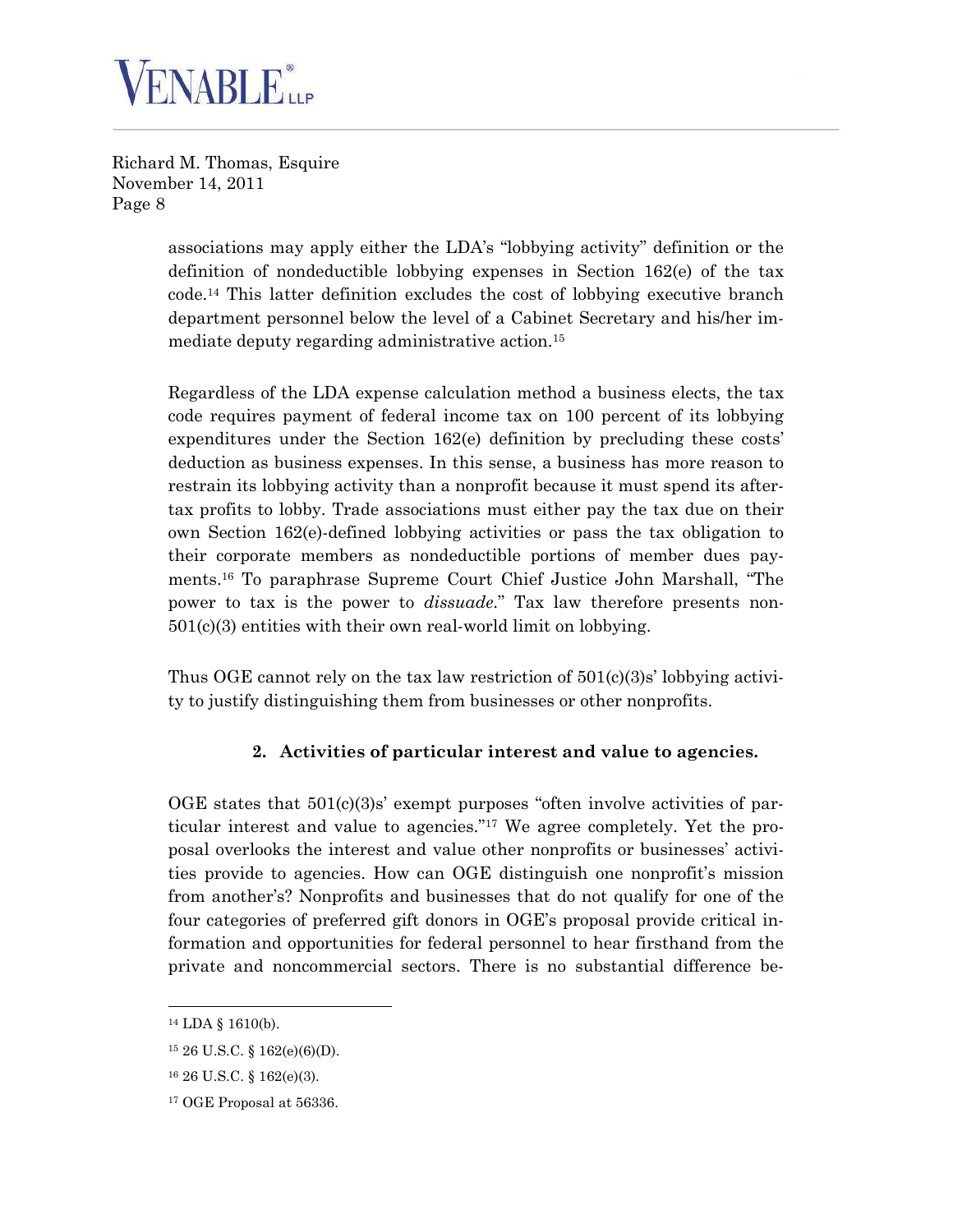

> tween a  $501(c)(3)$  and another nonprofit in the context of a widely attended gathering or social invitation exception or meal provided under the *de minimus* exception.

> Barring trade associations and other non- $501(c)(3)$  nonprofits from the exemption simply because their primary concern "generally is not the education and development of members of a profession or discipline," $18 18 -$ an overgeneralized assumption – is arbitrary and capricious. Many nonprofits are organized under Section 501(c)(4) of the tax code as social welfare organizations. Trade associations organized under Section 501(c)(6) likewise operate as nonprofits. These organizations cover the gamut of interests and political philosophies, from Sierra Club to the National Rifle Association. Most are much smaller, focused on serving distinct communities of interest. All operate as nonprofits. Many facilitate meetings between subject matter experts and federal officials to discuss policy and share perspectives, as well as to educate their members. They offer particular interest and value to agencies, too. Their mission to educate or benefit classifications of individuals broader than a profession or discipline cannot support denying them the exemption granted to 501(c)(3)s.

> Attending meetings, particularly under the "widely attended gathering" exception, sponsored by trade associations and other non- $501(c)(3)$  nonprofits permits direct government - private sector interaction. We recognize the proposal would permit federal personnel to participate in lobbyist-sponsored widely attended gatherings as *speakers*. [19](#page-8-1) Yet the proposal does not account for the value federal personnel receive when they participate solely as *attendees*, whether hearing private sector speakers' remarks or discussing realworld situations in small group settings after an event's formal session has ended. This is particularly important for career employees who are not invited to speak, but who gain insight as attendees from the free flow of ideas between event participants.

> Permitting federal appointees and career employees to interact with the private sector at events is essential to administering an agency and to business-

<span id="page-8-0"></span><sup>18</sup> OGE Proposal at 56338.

<span id="page-8-1"></span><sup>19</sup> OGE Proposal at 56333.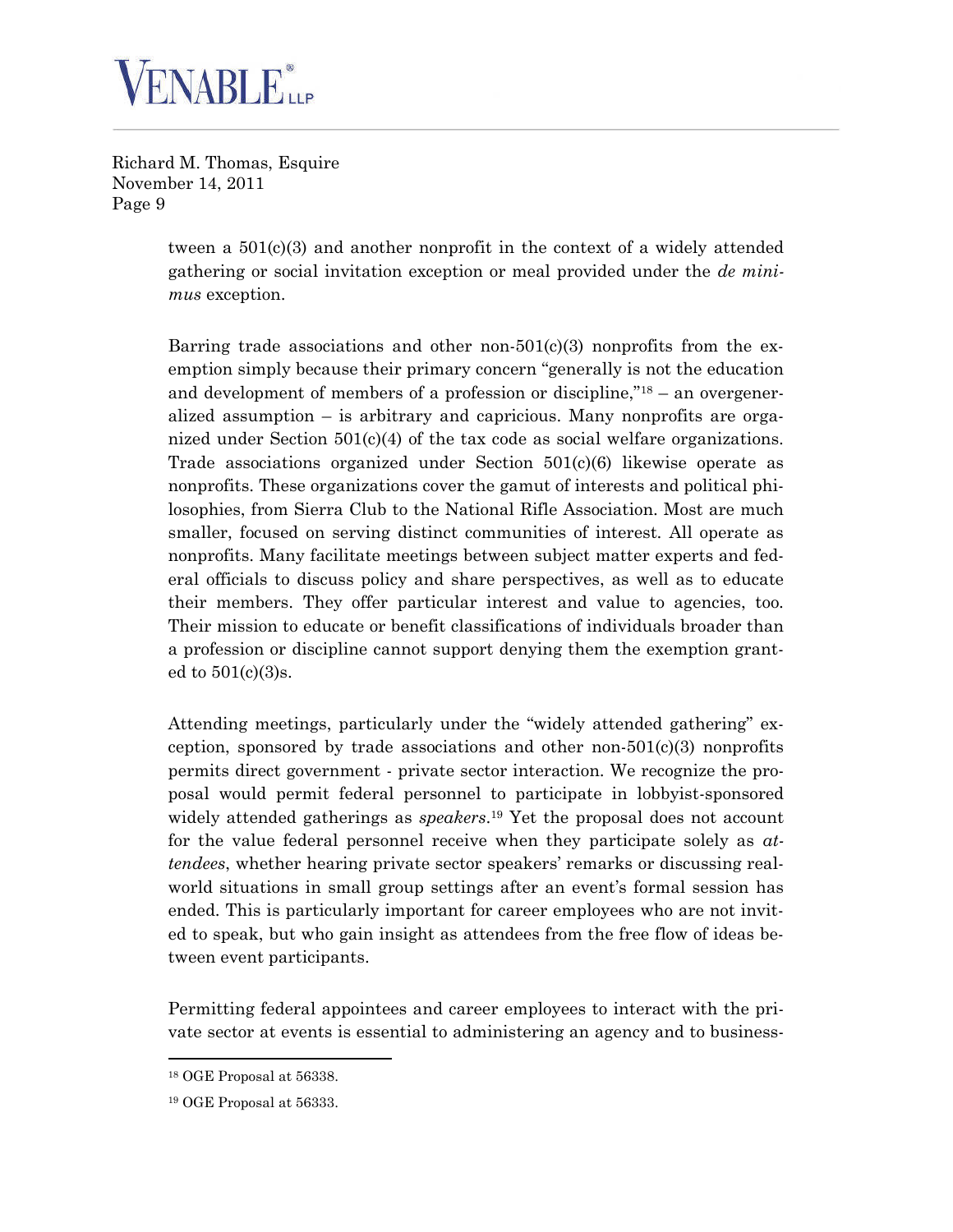

> es and nonprofits' understanding of agency priorities. The coincidence of a private sector organization's LDA registration and interaction between its employees and federal personnel should not restrict their participation in these events. Meals often are necessary when events last more than a few hours or are scheduled to enable participants' attendance during work breaks. Events such as plant visits to demonstrate pollution abatement improvements, all-day meetings with software companies to discuss cyber security, touring a production facility to see firsthand how a new technology is evolving, and luncheon seminars to discuss industry responses to new federal regulatory requirements all come to mind as naturally requiring a meal.

> Common sense limits, such as requiring consumption in a common setting, would more reasonably serve to prevent undue influence. And retaining the \$20 *de minimus* exception, with appropriate indexing to inflation since its 1992 inception, for career employees at the very least would serve both OGE's mission and private sector hosts' need for clear guidance.

> One could view the proposal's treatment of the widely attended gathering exception as limiting citizens' interaction with government officials to *when the government is speaking*. By forbidding all executive branch personnel from attending an event when they have no formal speaking role, the proposal would inhibit *citizens' ability to share their views* with federal officials.<sup>[20](#page-9-0)</sup> We do not hold this view, but others might. In any event, the government cannot limit lobbyists' interaction with federal officials based on presumptions of gift donors' "good" or "bad" motives to interact with government officials. Restricting some donors, but permitting others, to provide gifts of free attendance to

<span id="page-9-0"></span><sup>&</sup>lt;sup>20</sup> We also note the lack of available OGE guidance regarding the exclusion of "modest items of food and refreshments" from the definition of "gift" in 5 C.F.R. § 2635.203(b)(1). For example, OGE's gift rule manual does not define the food or refreshments permissible under this exclusion beyond repeating the rule's examples of non-meal "soft drinks, coffee, and donuts." *Standards of Ethical Conduct for Employees of the Executive Branch* (June 2009), pg. 9, at www.usoge.gov/Laws-and-Regulations/Employee-Standards-of-Conduct/Employee-Standardsof-Conduct/. In our experience, agency DAEOs most often ignore this exclusion for private sector receptions, applying the widely attended gathering eligibility criteria instead. Without OGE guidance on this topic, many LDA-registered organizations will have no means to invite federal officials to commonplace receptions or morning meetings if OGE amends the gift rule as proposed. The House and Senate do not bar this sort of interaction. Their gift rules permit congressional personnel to attend similar lobbying organization-funded events under the House and Senate gift rules' "reception" exemptions (i.e., non-meal food and beverages of nominal value without restriction to soda, coffee, and donuts).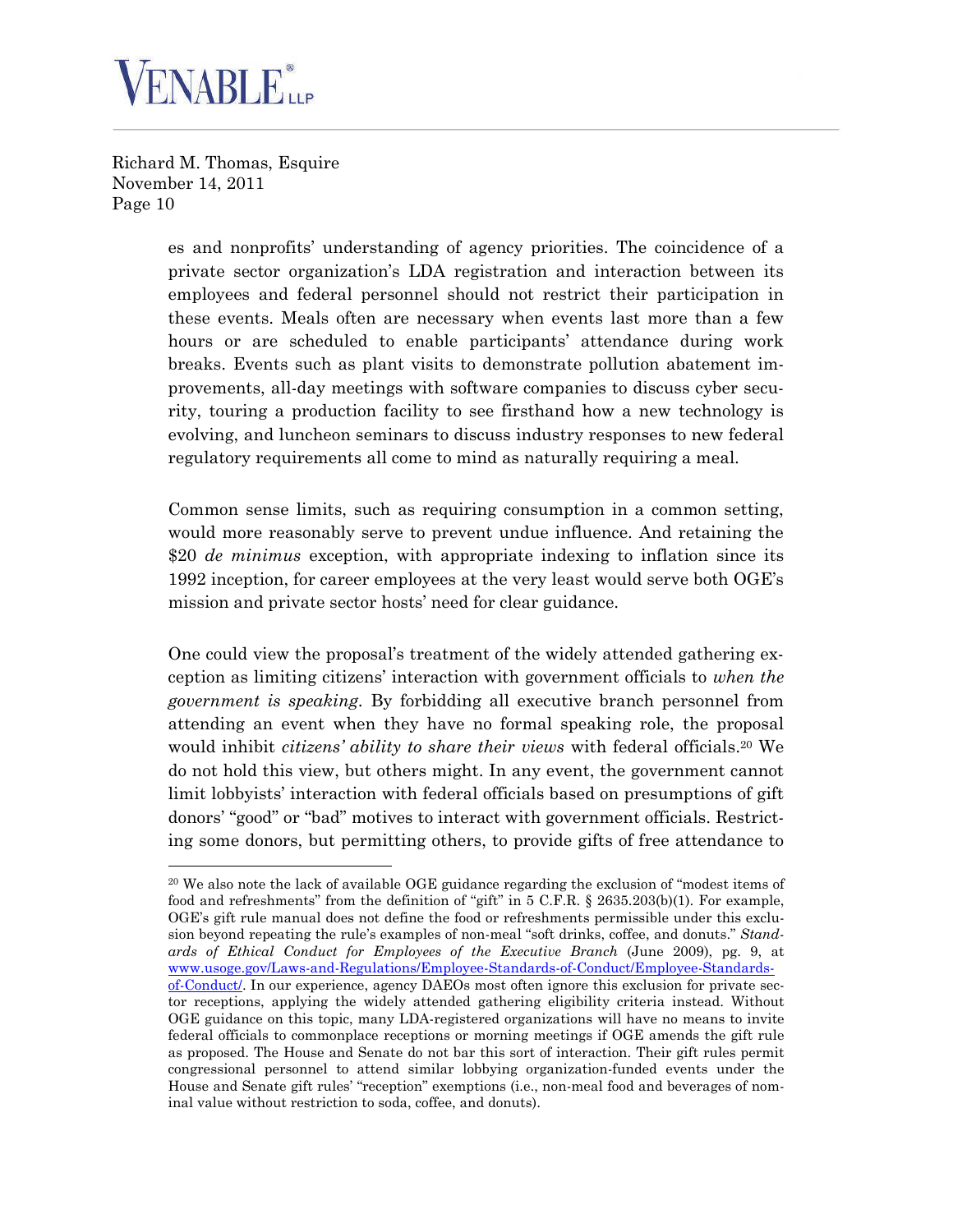

> federal officials because one group is presumed to have good intentions without some basis in fact appears contrary to the First Amendment right to petition the government for redress of grievances. It is also arbitrary and capricious.

> Thus OGE cannot rely on  $501(c)(3)s'$  presumed monopoly on providing particular interest and value to agencies to justify distinguishing them from businesses or other nonprofits.

# **3. Receipt of Federal Funds.**

Two years ago, OGE and the White House Counsel's Office exempted 501(c)(3)s from the Ethics Pledge lobbyist gift ban for the same tax law and presumed motive (*i.e.*, educational, charitable, or scientific purpose) bases that OGE discusses in the proposal at issue here.<sup>[21](#page-10-0)</sup> OGE concluded these factors, and restrictions in 31 U.S.C. § 1352 on using federal funds to lobby, justified singling-out  $501(c)(3)$  above all other forms of voluntary association for purposes of excluding them from the lobbyist gift ban.[22](#page-10-1) This latter basis, too, fails to support exempting only  $501(c)(3)$  nonprofits. Again, we agree with OGE's exemption of  $501(c)(3)$ s from the proposed lobbyist gift ban; our concern is the exemption is too narrow and should include other all other nonprofits.

The cited prohibition of using federal funds to lobby for federal contracts, grants, loans, or cooperative agreements applies to all persons, not just to 501(c)(3)s.[23](#page-10-2) This "Byrd Amendment" restriction imposes no restriction solely on a 501(c)(3) that would inhibit it from engaging in the practices President Obama, OGE, and the White House Counsel's Office have sought to curb. It

<span id="page-10-0"></span><sup>21</sup> Office of Government Ethics, DAEOgram DO-09-007, Lobbyist Gift Ban Guidance (Feb. 11, 2009) at pg. 5.

<span id="page-10-1"></span><sup>22</sup> Office of Government Ethics, DAEOgram DO-09-007, Lobbyist Gift Ban Guidance (Feb. 11,  $2009$ ) at pg. 5 (concluding, "Furthermore, any  $501(c)(3)$  organizations that receive Federal funds are subject to limitations on the use of those funds to lobby for Federal contracts, grants, loans or cooperative agreements. *See* 31 U.S.C. § 1352.").

<span id="page-10-2"></span><sup>23</sup> 31 U.S.C. § 1352 (referencing the "recipient," "any person," or "each person" without limiting the prohibition and disclosure requirements to  $501(c)(3)$  organizations, excluding only Indian tribal organizations).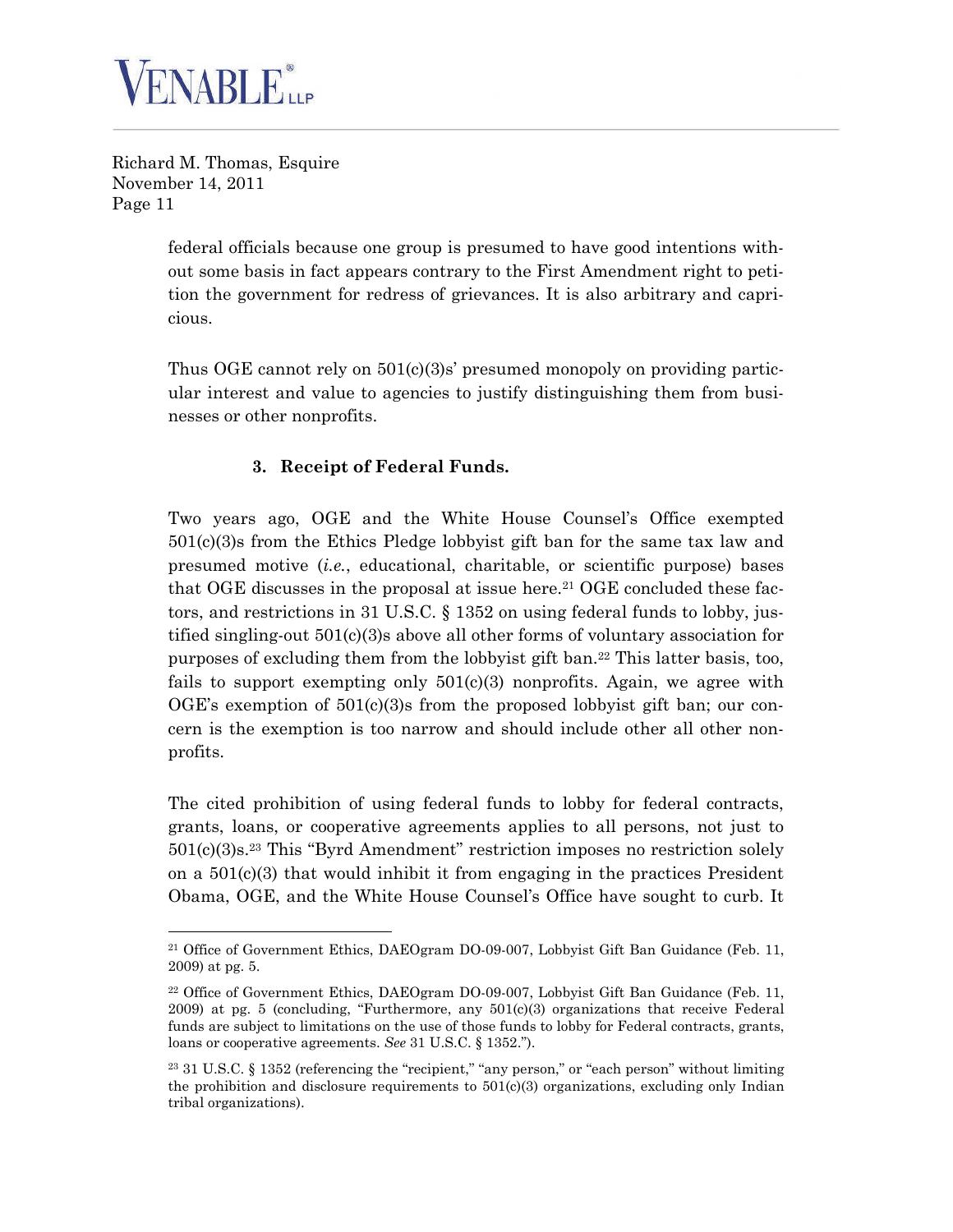

> applies equally to all other nonprofits, businesses, and individuals. The Byrd Amendment prohibits private sector persons from using federal funds to lob-by for more federal funds.<sup>[24](#page-11-0)</sup> We do not object to this restriction, only  $OGE$ 's misplaced reliance on it as grounds for granting  $501(c)(3)$ s special treatment under the lobbyist gift ban.

> Thus OGE cannot rely on a conclusion that restrictions on use of federal funds to lobby for federal contracts, grants, loans, or cooperative agreements supports exempting  $501(c)(3)$ s any more than other nonprofits or businesses.

#### **C. We recommend following Congress' lead by harmonizing the gift rule with the House and Senate gift rules and lobbyist gift bans.**

OGE should consider following Congress' example in regulating lobbyists' gifts to legislative branch personnel. The House of Representatives and Senate have enacted largely consistent gift rules following substantial debate. In 2007, Congress responded to the Jack Abramoff scandals by strengthening the House and Senate gift rules to prevent future abuse.[25](#page-11-1) In enacting the

<span id="page-11-0"></span> $24$  Perhaps OGE erred, intending to cite the LDA instead: "An organization described in section 501(c)(4) of Title 26 which engages in lobbying activities shall not be eligible for receipt of Federal funds constituting an award, grant, or loan." LDA  $\S$  1611. This provision is more consistent with OGE's logic, yet would apply to  $501(c)(4)$  social welfare organizations, not to 501(c)(3) charities or private foundations.

<span id="page-11-1"></span><sup>25</sup> Honest Leadership and Open Government Act, 121 Stat. 735 (2007). On this point, we wish to correct two factual inaccuracies on page 56332 of the OGE Proposal:

A. Asserting the equivalency of the House/Senate "under \$50" exemption with the executive branch gift rule's *de minimus* (\$20) exception is incorrect. True, congressional personnel may no longer use the "under \$50" exemption to accept gifts from lobbyists and lobbying organizations. But they may in fact accept lobbyist gifts provided under the House "item of nominal value" or identical Senate "item of little intrinsic value" exemptions (up to \$10 per gift, slightly more for baseball caps and tee shirts). Rules of the U.S. House of Representatives, Rule  $XXV(5)(a)(3)(W)$ ; Rules of the U.S. Senate, Rule XXXV(c)(23); *see generally* U.S. House of Representatives, Committee on Standards of Official Conduct, *House Ethics Manual* (2008 ed.), at ethics.house.gov/sites/ethics.house.gov/files/documents/2008\_House\_Ethics\_Manual.pdf (explaining the exemption's meaning and limits).

B. Another factual inaccuracy is the misstatement, "[I]t is nonetheless clear that both Houses of Congress intended to preclude lunches and other items from lobbyists even if the gifts were valued well below the de minimus threshold." This statement is factually untrue. The House and Senate gift rules retain a number of meal exemptions congressional personnel may use to accept lobbyists' gifts, including the "widely at-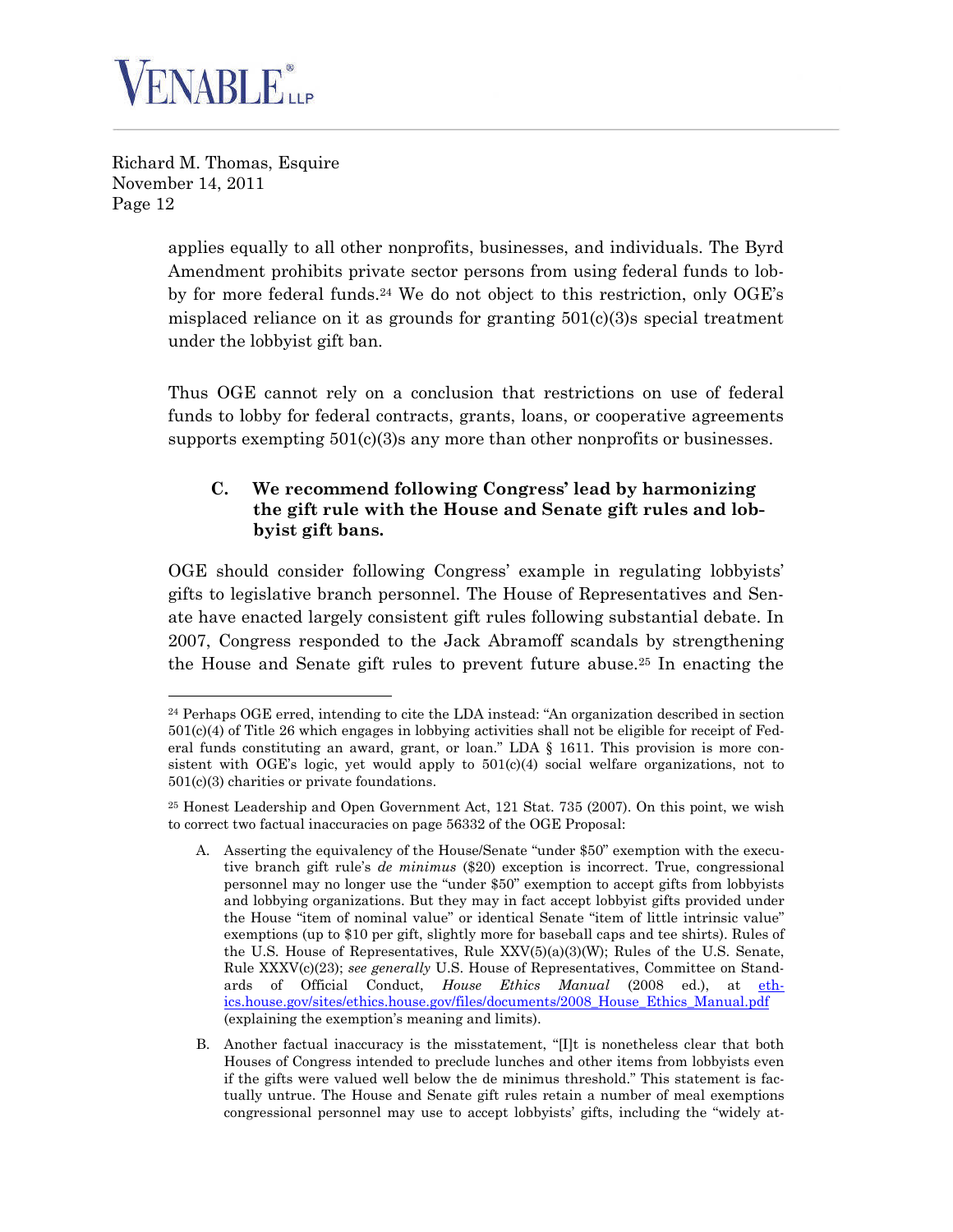

> Honest Leadership and Open Government Act, Congress declared its intent that "any applicable restrictions on congressional officials and employees" should also apply to the executive branch.<sup>[26](#page-12-0)</sup>

> House and Senate gift rules are less complex than the executive branch version, with more reasonable exemptions and a better balance between reform and recognition of how lobbyists and government personnel interact in the real world. Lobbyists and non-lobbyists have more confidence in complying with the House and Senate gift rules than the executive branch version. More detailed guidance is available for the congressional rules, such as the *2008 House Ethics Manual*. [27](#page-12-1) Navigating the contradictory and overlapping legislative and executive branch rules and exemptions is too complex and risks harming both compliance and transparency.

> Conforming the executive branch gift rule to those Congress has found satisfactory would better meet OGE's mission and the executive branch gift rule's original purpose.

Members, officers, and employees of the Senate may not accept any gift from a registered lobbyist or foreign agent, or an entity that employs or retains a registered lobbyist or foreign agent, *unless a specific exception to the Gifts Rule applies.*

U.S. Senate, Select Committee on Ethics, *No Gifts from Lobbyists*, at www.ethics.senate.gov/public/index.cfm/gifts (emphasis added).

<span id="page-12-0"></span> $26$  Honest Leadership and Open Government Act, 121 Stat. 735, § 701 (2007). "It is the sense of the Congress that any applicable restrictions on congressional officials and employees in this Act should apply to the executive and judicial branches." *Id.*

<span id="page-12-1"></span><sup>27</sup> U.S. House of Representatives, Committee on Standards of Official Conduct, *House Ethics Manual* (2008 ed.), at eth-

ics.house.gov/sites/ethics.house.gov/files/documents/2008\_House\_Ethics\_Manual.pdf.

tended event," "constituent event," "charity event," "site visit," and lobbyist-paid travel exemptions. Citing only a portion of the Senate ethics committee's post-HLOGA statement, "Senators and staff may no longer accept gifts of any value from registered lobbyists," further misrepresented current legislative branch gift rules. The proposal omitted that statement's qualification, "However, these limits don't apply if a gift falls under one of 24 specific exceptions." To correct the record, following is the Senate Select Committee on Ethics' statement of the rule: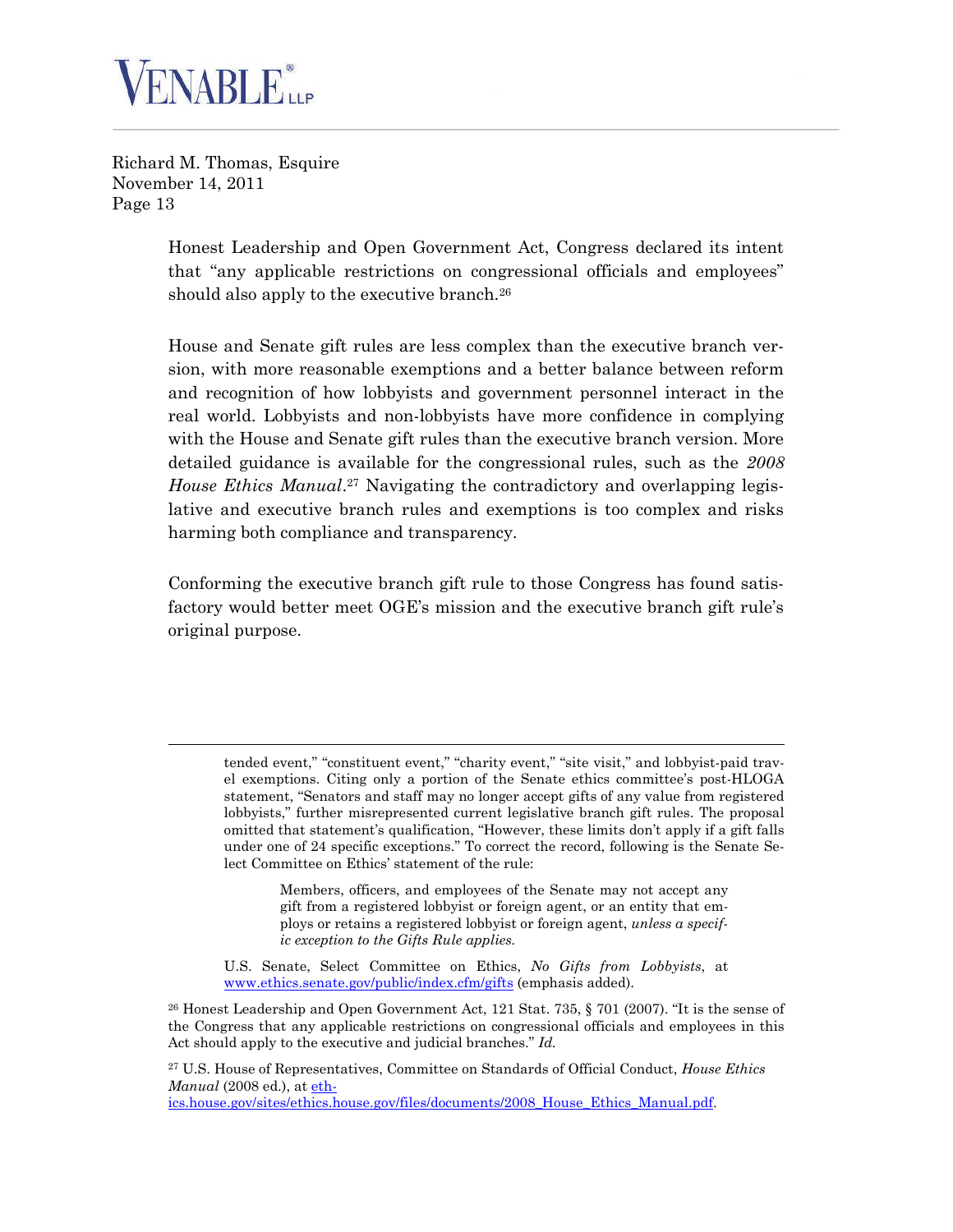

### **II. Attempting to control lobbyists' access through the gift rule would fail to achieve OGE's purpose.**

When justifying the proposal's ban on federal personnel attendance at lobbying organization-paid events, OGE stated access, not gift giving, is the problem:

If one views the problem of lobbyist gifts as the mere potential for some quid pro quo, then probably an invitation to a gala ball will not directly influence an official to take action benefiting the giver. But it is increasingly recognized that the more realistic problem is not the brazen quid pro quo, but rather the cultivation of familiarity and access that a lobbyist may use in the future to obtain a more sympathetic hearing for clients.[28](#page-13-0)

Thus OGE acknowledges the low probability of improperly influencing federal personnel through free attendance at a lobbying organization's event, even at a "gala ball." Instead, OGE identifies the problem as the "cultivation of familiarity and access" at a widely attended gathering or the "general good will" gained from interactions with executive branch personnel at a social invitation event.[29](#page-13-1) If lobbyist interaction is the problem, amending the gift rule is the wrong solution. Gift rule restrictions become moot when federal employees pay to attend events. OGE can do nothing to stop this interaction if there is no "gift" to restrict.

We have seen a trend in events sponsored by LDA-registered organizations in the years following Congress' 2007 and OGE's 2009 gift rule modifications. Government employees who want to attend a lobbyist-sponsored event will pay for their tickets, whether with personal funds or by obtaining agency payment through ordinary agency processes. Paying market value under OGE's rule removes the goods and services provided at the event from the definition of "gift."[30](#page-13-2) Sponsors, in our experience, charge a ticket's face value or the actual per-capita cost when no ticket face value exists, to comply fully

<span id="page-13-0"></span><sup>28</sup> OGE Proposal at 56333.

<span id="page-13-1"></span><sup>29</sup> OGE Proposal at 56333.

<span id="page-13-2"></span> $30\,5$  C.F.R. §§ 2635.203(b)(9) (employee payment) and (7) (government payment).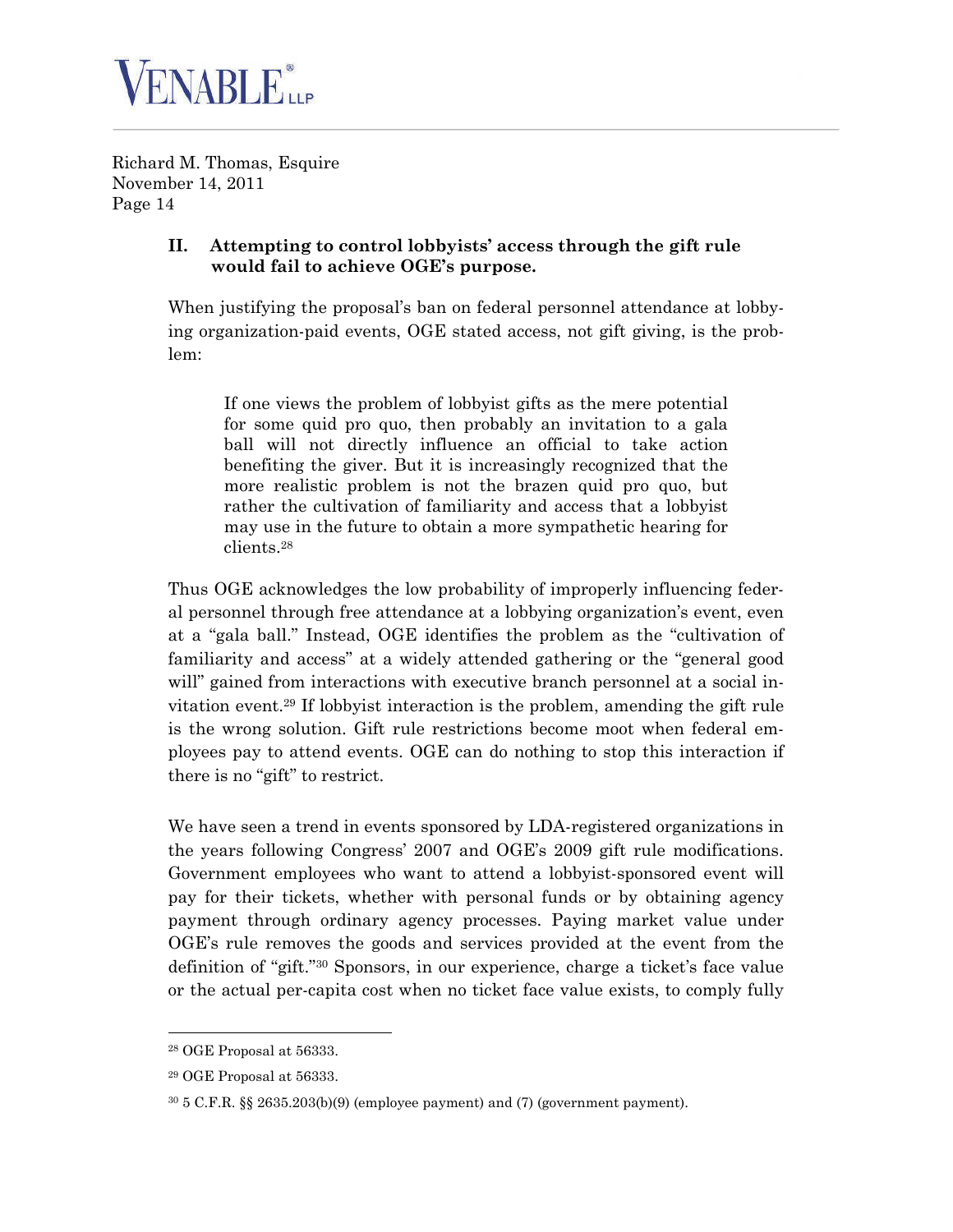

> with applicable regulations. Projecting this trend into the future suggests an increasing number of executive branch personnel paying for event tickets.

> Implementing the lobbyist gift ban would be counterproductive. OGE would fail to restrict lobbyists' access to federal personnel at social events that attract federal personnel willing to buy their own tickets. Agencies would lose their visibility into employees' attendance at the very events OGE is concerned will lead to improper familiarity with lobbyists because federal employees would not need to consult Designated Agency Ethics Officials for advance approval. Agencies would also lose the opportunity to send employees for free to more mundane lobbying organization-sponsored events such as industry symposia, training seminars, trade shows, and other events that relate closely to employees' official duties, where no lobbyist is likely to be present. Employees would be denied the opportunity to learn firsthand from industry experts and to better understand the industries and technologies they regulate.

> Designated Agency Ethics Officials are better able to prevent abuse than is a broad prohibition, especially when writing a personal check moots the lobbyist gift prohibition. Retaining the current pre-clearance procedures and findings requirements would more ably serve OGE's goal of preventing the perceived harm of lobbyists interacting with executive branch employees in social settings. Our recommendation for a long-term solution is to harmonize the executive branch gift rule's widely attended gathering exception with the House and Senate "widely attended event" exemption.

#### **III. The premise of changing the rule to eliminate certain exceptions for lobbyists is mistaken and based on constitutionally suspect classifications.**

In its proposal, OGE states its respect for the First Amendment and restates its lack of intent "to erect unnecessary barriers to interaction between appointees and journalists."[31](#page-14-0) The First Amendment protects journalists and lobbyists alike:

<span id="page-14-0"></span><sup>31</sup> OGE Proposal at 56337 (citing Office of Government Ethics, DAEOgram DO-09-007, Lobbyist Gift Ban Guidance, pp. 5-6 (Feb. 11, 2009)).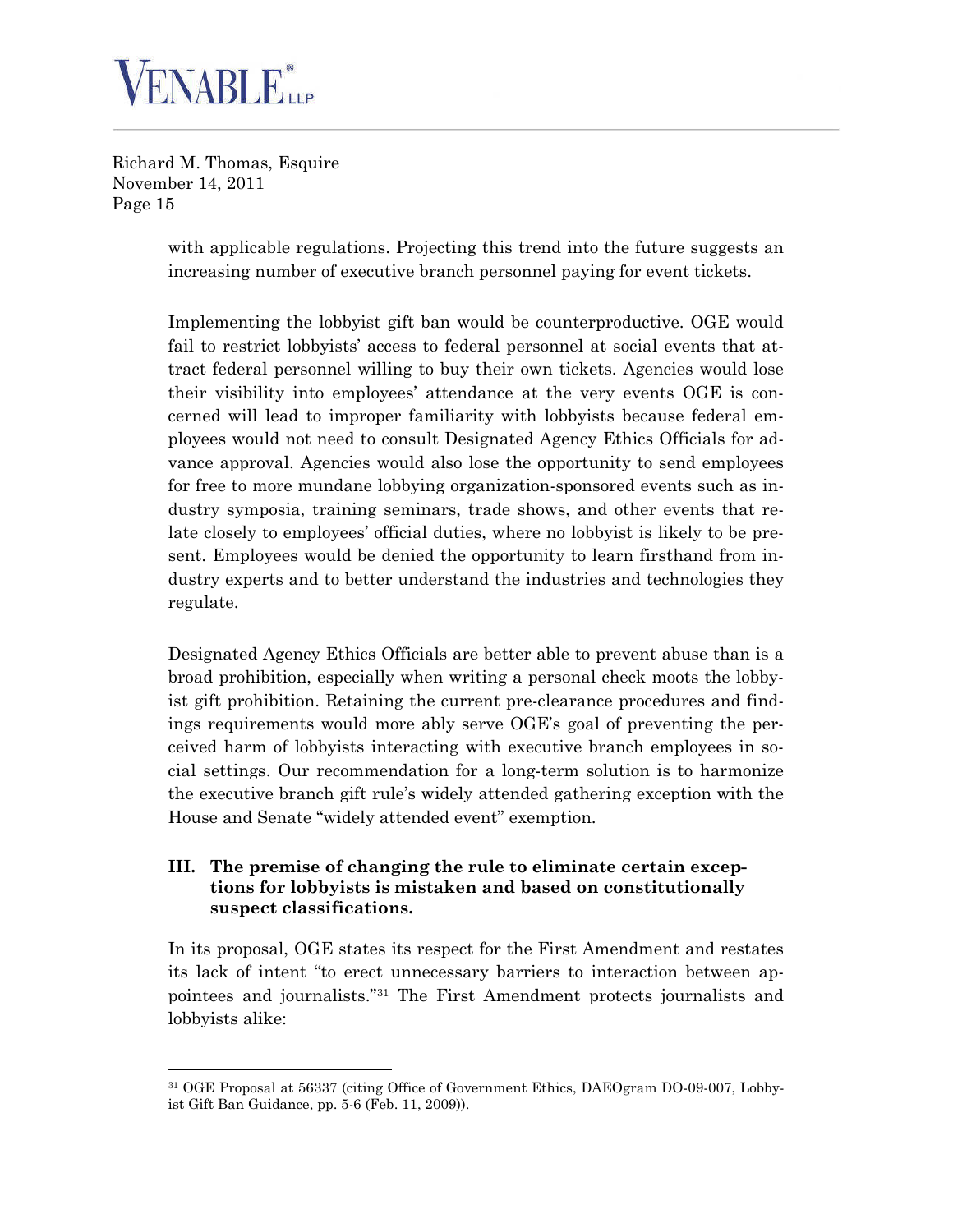

> Congress shall make no law respecting an establishment of religion, or prohibiting the free exercise thereof; or abridging the freedom of speech, or of the press; or the right of the people peaceably to assemble, *and to petition the Government for a redress of grievances*. [32](#page-15-0)

The government cannot choose to honor some constitutional rights and ignore others, particularly when they are contained in the same sentence. If OGE were to comply fully with the First Amendment when shielding journalists from unnecessary barriers to interaction with federal officials, it would shield lobbyists too.

# **A. The proposal fails to justify special treatment of media organizations.**

OGE supports exempting media organizations from the lobbyist gift ban by relying on LDA treatment of media organizations and their "unique constitutional role."[33](#page-15-1) This reliance fails. The cited LDA provision is merely part of the definition of reportable "lobbying activity," used to exempt journalists' news gathering contacts with government officials from the LDA's *registration and reporting* requirements.[34](#page-15-2) OGE finds interactions between journalists and government officials at press dinners "foster relationships that further the news gathering functions of the organizations."[35](#page-15-3) This cannot be squared under the First Amendment with OGE's objection to lobbyists fostering social bonds with government officials.[36](#page-15-4)

We agree with OGE's exemption of media organizations from the lobbyist gift ban. Government interaction with the media at press dinners is important. So, too, is petitioning the government for redress of grievances. OGE's restriction of this exemption to gifts made "in connection with the [media] or-

<span id="page-15-0"></span><sup>32</sup> U.S. Const. amend. I (emphasis added).

<span id="page-15-1"></span><sup>33</sup> OGE Proposal at 56337.

<span id="page-15-2"></span><sup>34</sup> *See* LDA § 1602(8)(B)(ii) (exempting journalist-government contact from the definition of "lobbying contact").

<span id="page-15-3"></span><sup>35</sup> OGE Proposal at 56337.

<span id="page-15-4"></span><sup>36</sup> OGE Proposal at 56333.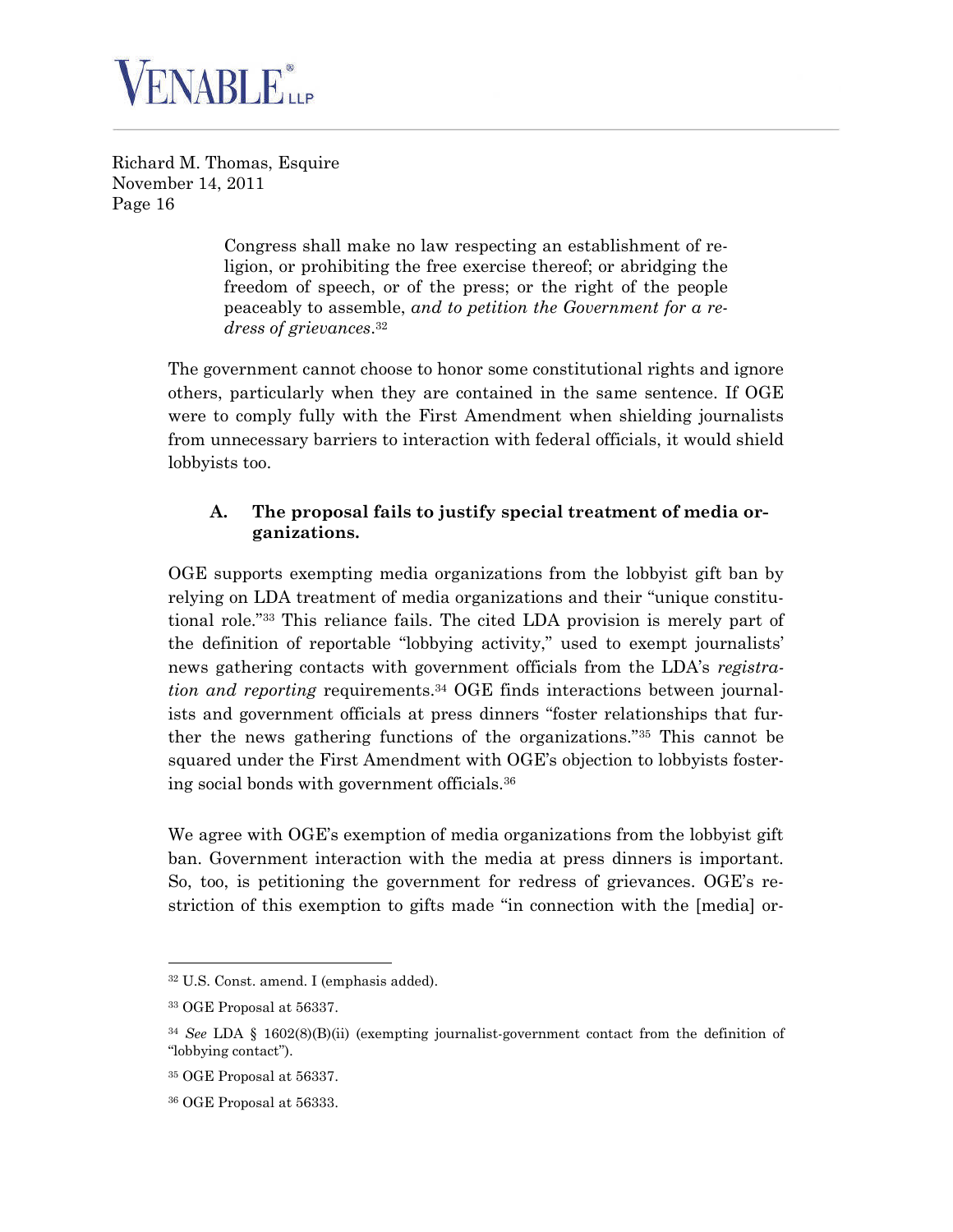

> ganization's information gathering or dissemination activities"[37](#page-16-0) is further proof of OGE's drawing the wrong distinction. "Access" by itself is not only constitutionally protected; OGE has recognized its benefits regarding the media's news gathering and dissemination activities. What the proposal has failed to articulate is why access at other LDA registrants' events needs restriction.

> Congress has not seen fit to provide special treatment of media organizations in the context of congressional *gift rules* or contributing money to campaigns. Does the First Amendment support preferential treatment of media organizations regarding access to, and relationships with, government officials at the expense of most other organizations that employ LDA-registered lobbyists? Of course not. No law or regulation may treat media organizations and other corporations differently regarding political speech.[38](#page-16-1)

# **B. Combatting corruption is no longer sufficient under strict scrutiny analysis to infringe a fundamental constitutional right.**

Underlying the proposal's goals is the government's response to previous incidents of public corruption, particularly the Jack Abramoff scandals.[39](#page-16-2) A related concern is lobbyists' use of gifts to "obtain access to the political leadership in the Executive Branch."[40](#page-16-3) OGE identifies the "cultivation of familiarity and access," "foster[ing of] a social bond," "cultivation of relationships through social events as 'soft lobbying,'" and using social events "to build general good will within a class of employees in case access is needed for a future issue or client" as threatening real harm in the context of lobbyist-paid attendance at widely attended gatherings and social invitations.[41](#page-16-4) Put anoth-

<span id="page-16-0"></span><sup>37</sup> OGE Proposal at 56337.

<span id="page-16-1"></span><sup>38</sup> *See, e.g.*, *Citizens United v. Federal Election Commission*, 130 S.Ct. 876, 906 (2010) (declaring, "The differential treatment [of media corporations and other corporations regarding independent expenditures] cannot be squared with the First Amendment.").

<span id="page-16-2"></span><sup>39</sup> *E.g.*, OGE Proposal at 56331 ("The stricter [lobbyist gift ban] requirements were in large part a response to various scandals involving the use of gifts by lobbyists such as Jack Abramoff….").

<span id="page-16-3"></span><sup>40</sup> OGE Proposal at 56331.

<span id="page-16-4"></span><sup>41</sup> OGE Proposal at 56333.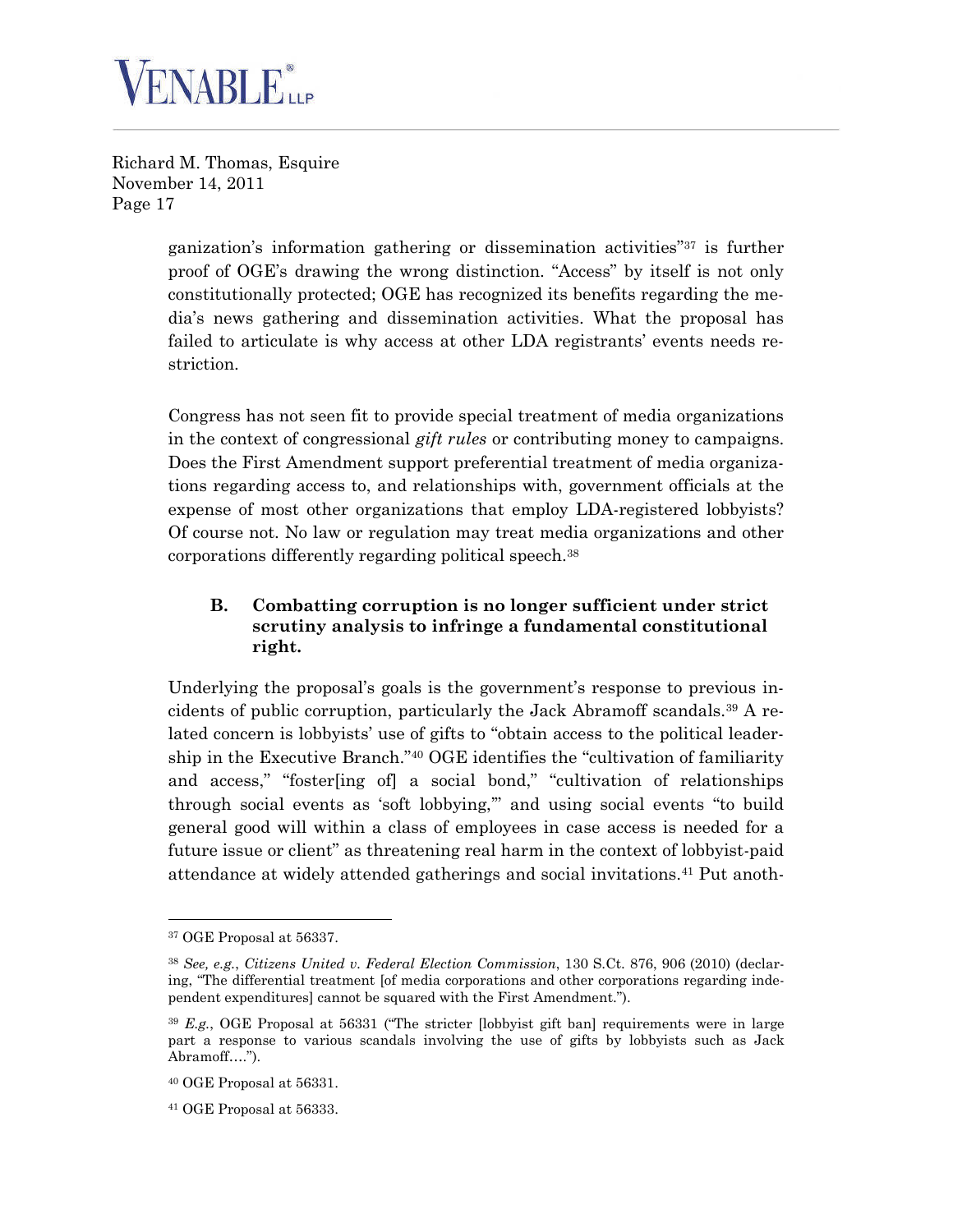

> er way, the government here is attempting to restrict lobbyists' access to executive branch personnel to prevent the harm of future or implied corruption.

> Last year, the U.S. Supreme Court addressed the government's constitutional limits in combatting corruption within the context of another First Amendment controversy, whether corporations could pay for advertisements that urged the election or defeat of federal candidates. The majority decision in *Citizens United v. Federal Election Commission* ("*Citizens United*") over-turned this speech restriction as contrary to the First Amendment.<sup>[42](#page-17-0)</sup>

> Specifically, the Court declared that "ingratiation and access" do not constitute corruption.[43](#page-17-1) The proposal's efforts to restrict lobbyists' "cultivation of familiarity and access" thus fall short of the goal the proposal attempts to reach. The U.S. Criminal Code classifies fraud, bribery, gratuity, and conspiracy as felony offenses. The Department of Justice and the courts, not OGE, are better suited to prevent this sort of abuse. In any event, Jack Abramoff and his co-conspirators went to prison with felony convictions for fraud, tax evasion, and conspiracy to bribe public officials, not for violating an OGE gift rule.

# **IV. The Proposed Rules' Structure Invites Evasion.**

We urge OGE to consider the consequences of implementing the proposal. Expanding the lobbyist gift ban will produce consequences OGE does not intend and very likely will not find helpful in fulfilling its mission.

#### **A. Career employees will face burdensome compliance challenges.**

The vast majority of our nation's 2.8 million executive branch employees will never interact with registered lobbyists. Yet many will have dealings with these lobbyists' employers on a daily basis. Interacting with a *lobbying organization* is very different from interacting with a *lobbyist*. The number one

<span id="page-17-0"></span><sup>42</sup> *Citizens United*, 130 S.Ct. at 913.

<span id="page-17-1"></span><sup>43</sup> *Citizens United*, 130 S.Ct. at 910.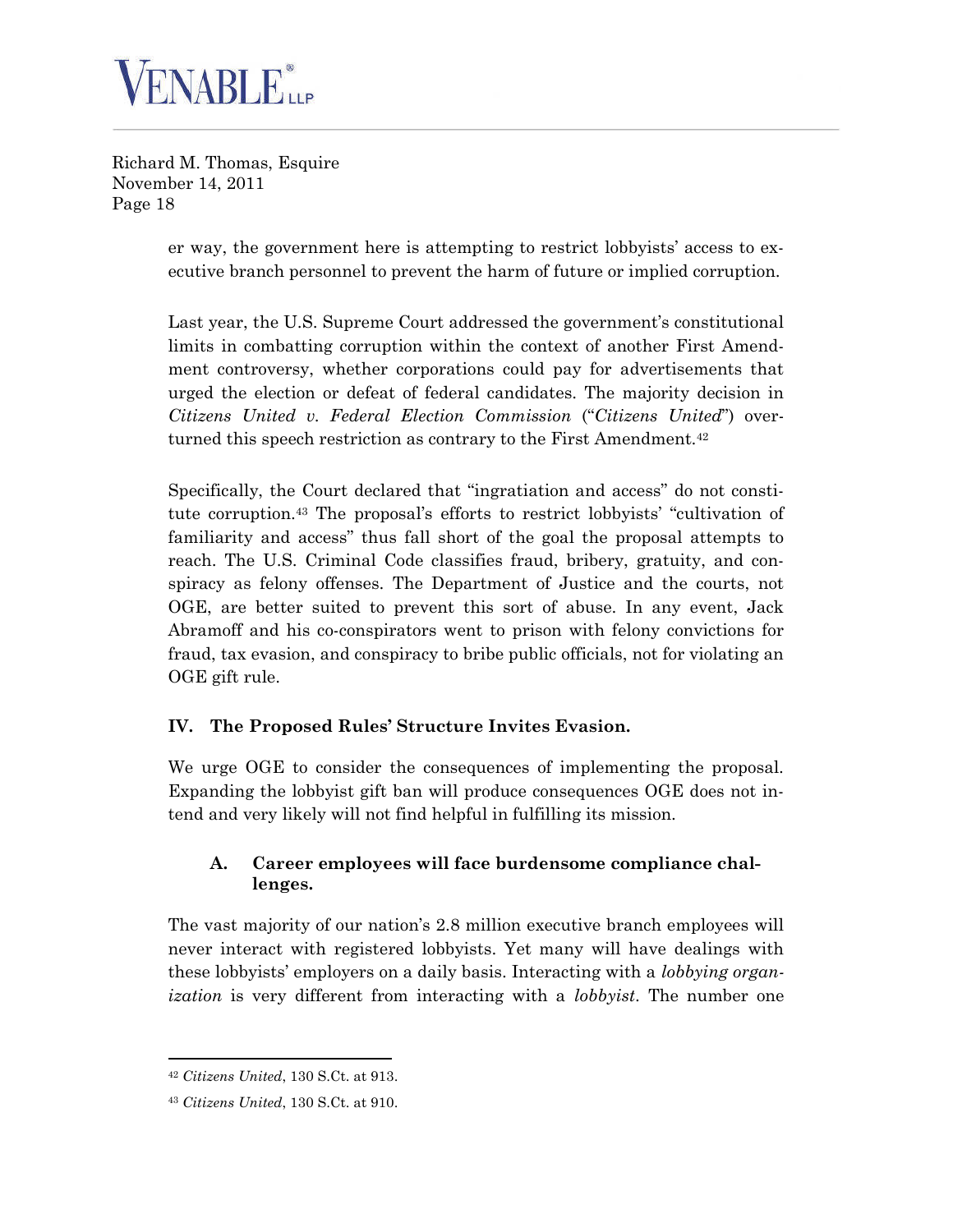

> company on the Fortune 500 list, for example, employs 2.1 million people,  $44$ but only 14 are active federal lobbyists.[45](#page-18-1) Requiring federal personnel to determine whether a particular donor is a registered lobbyist or lobbying organization may be too much to expect. A political appointee in Washington, DC, is more familiar with the lobbyist gift ban, and how to query the House or Senate LDA databases, than is a career employee in the Midwest who is invited to see the latest distribution center and offered lunch during the tour because of its remote location.

> Failure to take what, for most career government employees, are extreme steps may expose them to substantial penalties and personnel actions even if the donor has no intent to violate the rule. The government employees would need to ascertain a prospective donor's eligibility as an LDA registrant, prohibited source, or as another donor whose motivation behind the gift may or may not relate to the recipient's status as a federal employee. Next they would need to analyze the proposed gift's eligibility under the gift rule's various definitions, exceptions, and prohibited source rules. Some exceptions are available, or not, based on the prohibited source's donor status, "official position," and LDA registration criteria. We fear the accretion of gift rule requirements may lead some employees to dismiss the review process altogether and either accept the proposed gift without review or refuse all offers, thereby denying acceptance of valid donations that are of value to the government. None of these results will benefit the public interest.

#### **B. Innocent donors risk their own and federal employees' compliance.**

We see a substantial risk of technical gift rule violations arising from a lack of communication in the "Regular Joe" worlds of lobbying organizations and federal agencies. Large corporations and nonprofits may have only four or five LDA-registered lobbyists, who generally live and work in the Washington, DC area. Their interaction with the organization's other employees –

<span id="page-18-0"></span><sup>44</sup> *Fortune 500 List*, Fortune, at mon-

ey.cnn.com/magazines/fortune/global500/2011/snapshots/2255.html.

<span id="page-18-1"></span><sup>45</sup> U.S. House of Representatives, Clerk of the House, LDA database (yielding search results of 14 individual Wal-Mart Stores, Inc. lobbyists in 2011 LD-2 reports), at disclosures.house.gov/ld/ldsearch.aspx.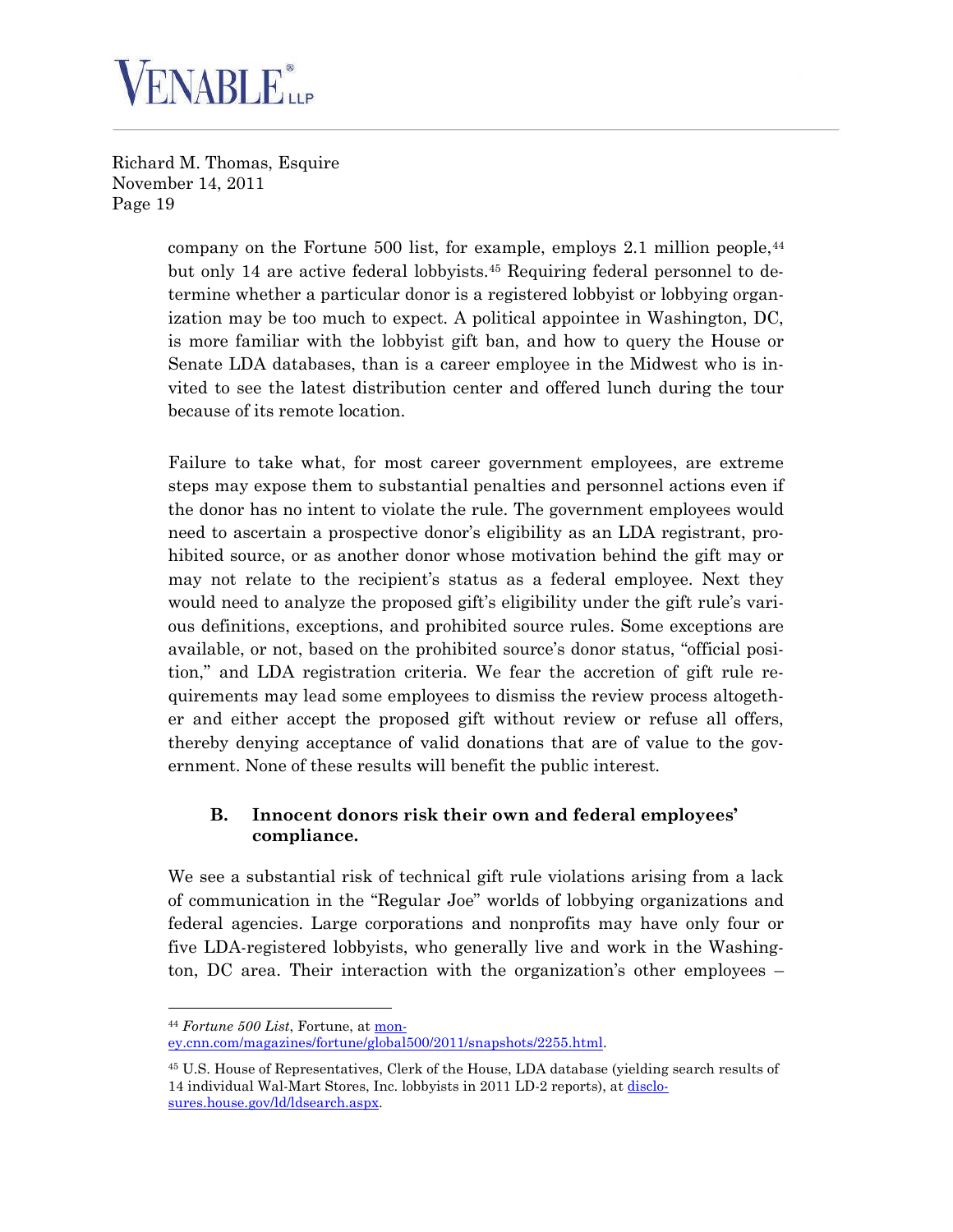

> machinists, clerks, salesmen, managers, *et al.* – is very often limited to senior executives. Most of their fellow, non-lobbyist employees may have no idea the company is even registered under the LDA or what that means to them. The lobbyists and counsel can communicate this news to others, but people engaged in executing the organization's daily work outside the Beltway likely will focus on other matters instead.

> Likewise, many federal employees who ordinarily have no interaction with lobbyists will not concern themselves with the lobbyist gift ban despite OGE's efforts. They, too, focus on their daily work. Foreseeing many federal employees' view of the lobbying gift ban as something that will never apply to them is not difficult, despite their daily interaction with *lobbying organizations*. As discussed above, the vast majority of federal employees outside the political appointee ranks have no practicable means of navigating the proposed additional gift rule complexities.

> Donors who have no intent to violate the gift rule or to provide improper benefits to federal employees should not overly concern OGE. Yet the proposal, if implemented, would subject innocent donors and recipients to great risk of penalty from inadvertent violations. The irony is clear: those least likely to violate the lobbyist gift ban purposefully are more likely to do so inadvertently because they lack the awareness and the tools to navigate an overlycomplex rule successfully.

#### **C. Donors who seek to evade the new restrictions can do so easily by manipulating their LDA registration and giftgiving structure.**

By defining "registered lobbyist or lobbying organization" to include an organization or individual listed on an LDA registration,[46](#page-19-0) the very structure of the lobbyist gift rule offers donors a clear path around the restriction.[47](#page-19-1) OGE

<span id="page-19-0"></span><sup>46</sup> OGE Proposal at 56339.

<span id="page-19-1"></span><sup>&</sup>lt;sup>47</sup> As a minor factual matter, we also point out that many individual lobbyists are not listed on their employers' LDA Form LD-1 "registrations," as the proposed amendment to Section 2635.203 defines "registered lobbyist." The LDA requires an entity to disclose in its LDA registration those individuals whom it knows, at the time of registration, have met the definition of "lobbyist" or whom the entity "expects to act as a lobbyist" in the future. LDA  $\S$  1603(b)(6).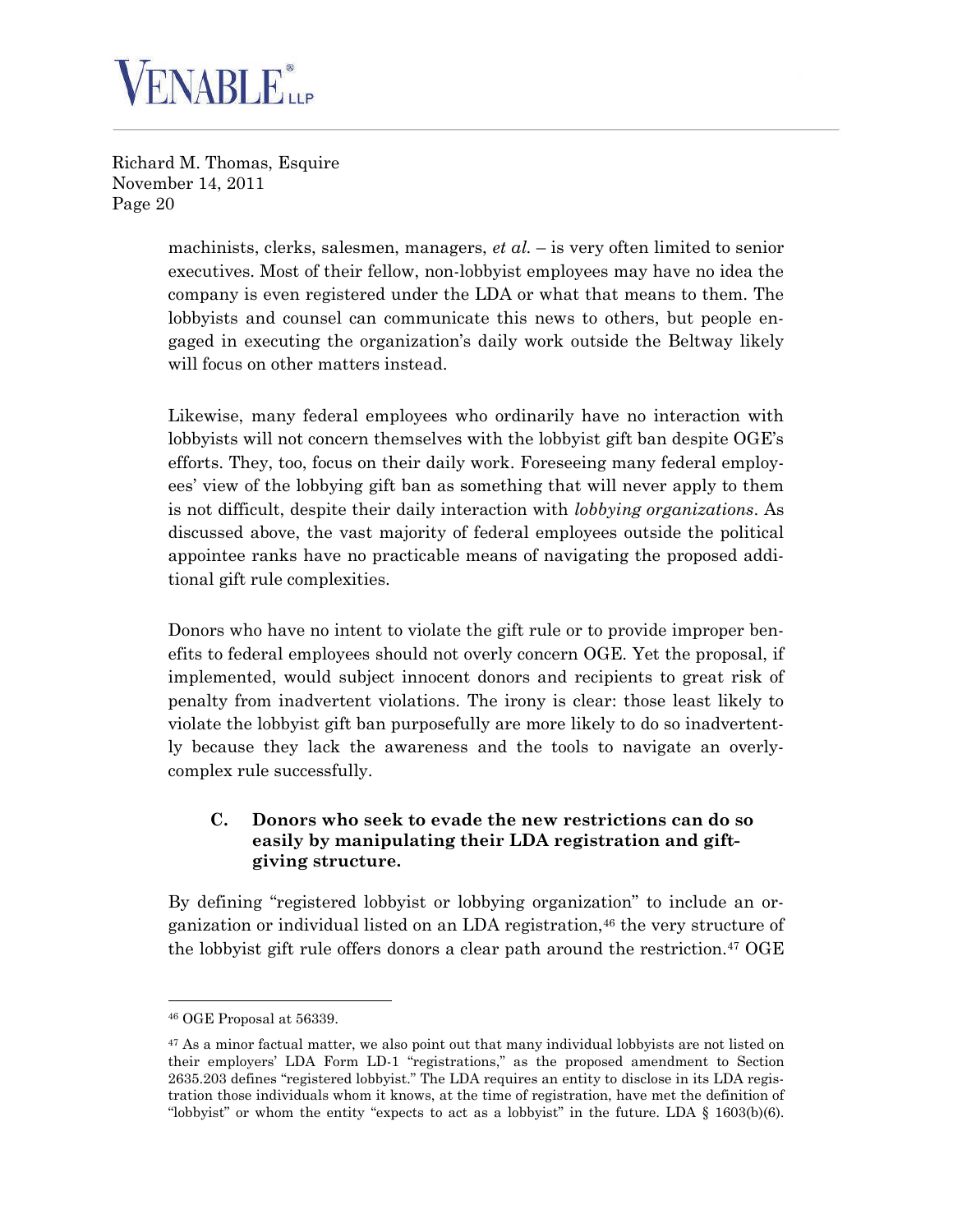

> recognizes the LDA's exclusion of registrants' affiliated entities,<sup>[48](#page-20-0)</sup> but perhaps not its unintended consequence with respect to the lobbyist gift ban. As practitioners, we applaud OGE for adopting an objective test. At the same time, however, we recognize that adopting the LDA's definitions of which unique legal entities are covered "lobbying organizations" simplifies evasion. The defined class of covered entities depends in turn on the LDA's requirements for which legal entity is the "client" or "registrant."

> An organization that wishes to evade the lobbyist gift ban may do so by providing an otherwise compliant gift to an executive branch appointee or other employee through another, non LDA-registered entity in its corporate structure. At registration, a lobbying firm or employer of in-house lobbyists that has triggered the LDA registration requirement lists itself as the "registrant" on Line 3 of LDA Form LD-1. That is enough, by itself, to qualify that specific legal entity as a "lobbying organization" under the proposed amendment to Section 2635.203. Yet the proposed lobbyist gift ban would not reach an LDA-registered organization's affiliates.

> Consequently, an organization may legally evade the lobbyist gift ban's restrictions while remaining in full compliance with the LDA. Doing so is easy: provide the gift to an appointee or other federal employee through an affiliated organization that has no employee who has triggered the LDA registration requirements. Executive branch personnel could not know the stated donor is connected to the LDA registrant since the donor's organization is not listed as a "registrant" in the House and Senate LDA databases.

> Some LDA-registered donors likely would de-register to avoid the proposal's new restrictions. The LDA permits "termination" where an organization has no employee who meets the LDA registration tests. Likewise, individual lob-

Over time, the entity will hire new employees or assign lobbying duties to individuals who previously did not meet the "lobbyist" definition. LDA registrants simply list these new lobbyists on quarterly LDA Form LD-2 activity reports pursuant to LDA  $\S$  1604(b)(2)(C). They need not file new, or amend previous, LD-1 registrations when adding or terminating individual lobbyists. Thus many registered lobbyists technically would fall outside the four corners of the proposed definition of covered "registered lobbyists."

<span id="page-20-0"></span><sup>48</sup> OGE Proposal at 56336 (quoting official LDA guidance and incorporating it into the Note to follow the proposed Section 2635.203(h)).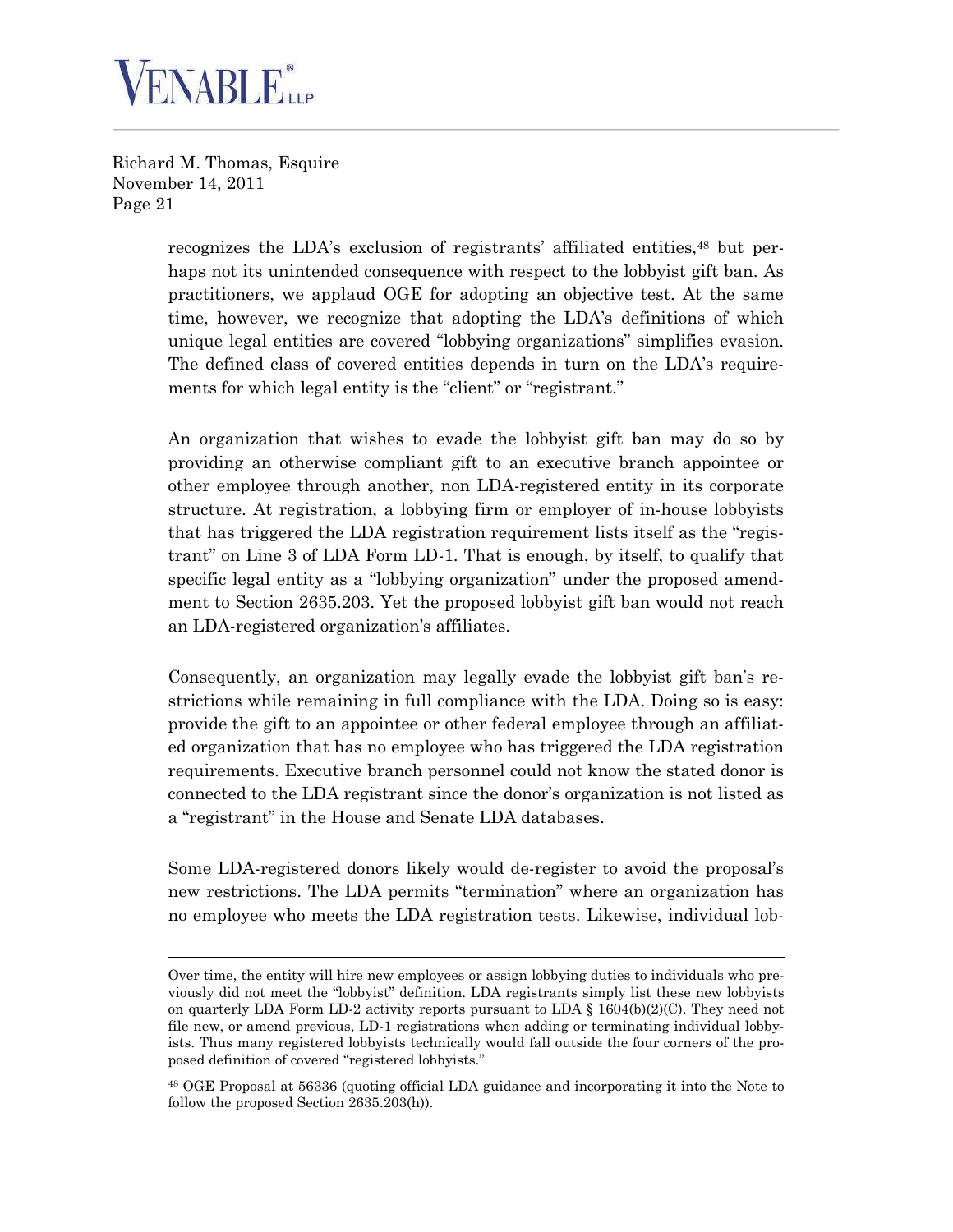

> byists may see the expanded lobbyist gift ban as a reason to de-register or to avoid registration in the first place. We saw the first wave of de-registration in 2008, when then-Senator Obama and the Democratic National Committee announced they would not accept campaign contributions from individual registered lobbyists. The second wave came in early 2009, following the Ethics Pledge.[49](#page-21-0)

> This trend is continuing. One recent survey, for example, found that 57 percent of respondents from organizations that de-registered individual lobbyists since 2009 said the Obama Administration's ethics reforms influenced their decision.[50](#page-21-1)

### **D. Donors may also evade the lobbyist gift ban through affiliated 501(c)(3)s.**

Because the proposal exempts 501(c)(3)s and their lobbyist and non-lobbyist employees from the expanded lobbyist gift ban, they may provide otherwise compliant gifts to any executive branch employee. We disagree with OGE's decision to provide this special treatment to only 501(c)(3) and scientific organizations, learned societies, or professional organizations, and not to other nonprofits as discussed above in Section I(B). But we also must note the prevalence of entities that operate both as a  $501(c)(3)$  and as a business or  $501(c)(4)$  social welfare organization,  $501(c)(5)$  labor union,  $501(c)(6)$  trade association, or other nonprofit.

Some  $501(c)(4)$  social welfare organizations formed  $501(c)(3)$  entities to maintain their overall eligibility to lobby and receive federal funds under Section 18 of the LDA. Other businesses, indeed some lobbying firms, and nonprofits

b30gH3w\_XdCQ&usg=AFQjCNH92qq6AESCiM37yLWabclVelwXDA.

<span id="page-21-0"></span><sup>49</sup> *See generally* Dave Levinthal, Center for Responsive Politics, *Lobbyists Terminating Their Federal Registrations at Accelerated Rate* (Nov. 2, 2009), at www.opensecrets.org/news/2009/11/lobbyists-terminating-their-fe.html.

<span id="page-21-1"></span><sup>50</sup> Center for Lobbying in the Public Interest*, Collateral Damage[:] How the Obama Administration's Ethics Restrictions on Public Service Have Harmed Nonprofit Advocacy and the Public Interest*, pg. 9 (Sept. 2011), at

www.google.com/url?sa=t&rct=j&q=&esrc=s&frm=1&source=web&cd=5&ved=0CD4QFjAE&ur l=http%3A%2F%2Fwww.opensocietypolicycenter.org%2Fpub%2Fdoc\_184%2FCollateralDamag eCLPI102011.pdf&ei=GP-7Tue5N-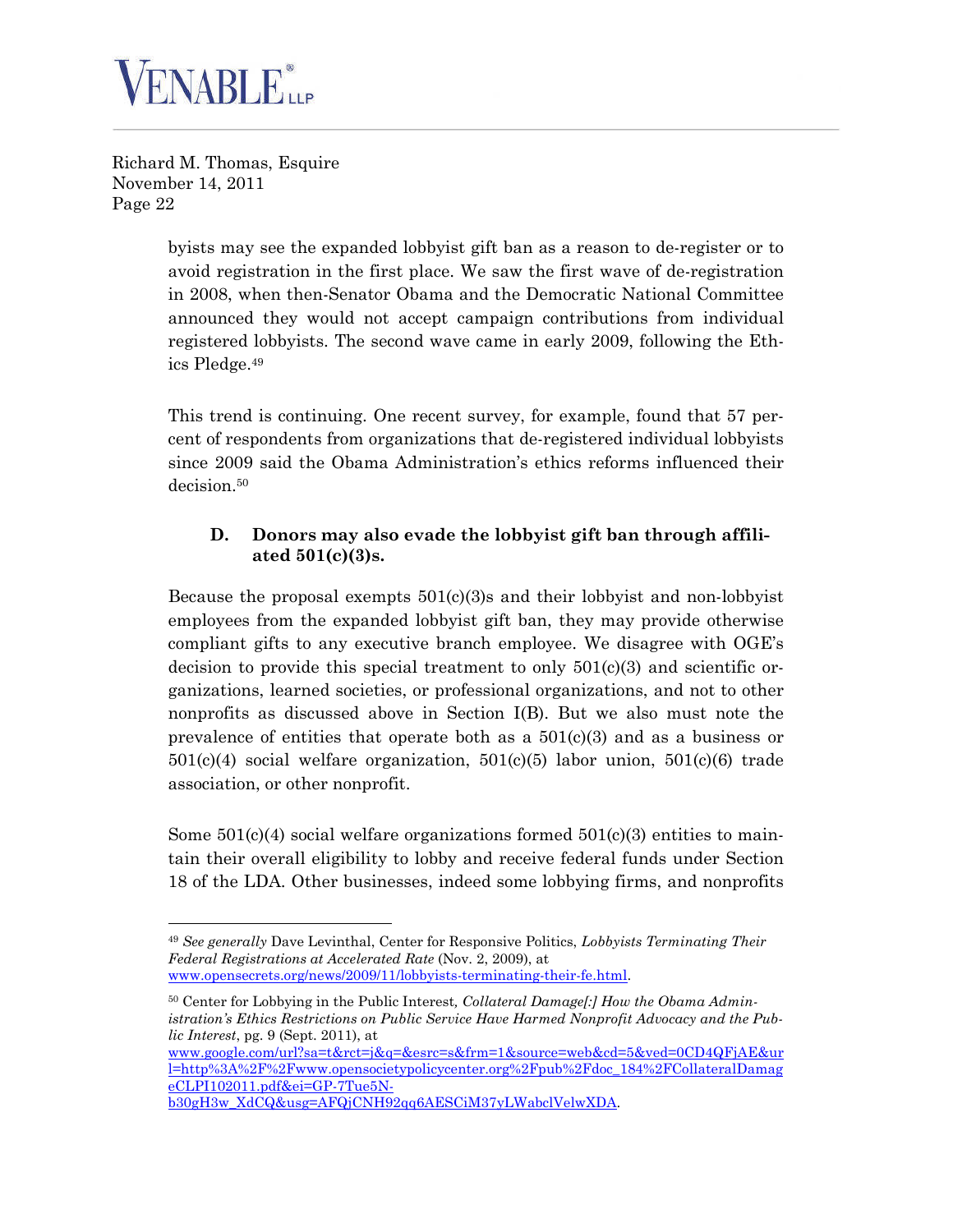

> control 501(c)(3)s to qualify for tax-deductible grants and contributions for community projects. The means and motives vary. Their common characteristic is the ability to operate through an affiliated  $501(c)(3)$  organization. This permits them to, for example, have the affiliated  $501(c)(3)$  sponsor a widely attended gathering and invite federal employees. The  $501(c)(3)$  would be subject only to tax law limits on permissible activities IRS-defined "lobbying," which excludes advocacy regarding agency action. As discussed above, in Section  $I(B)(1)$ , these tax code limits are not suited to restricting lobbying efforts regarding executive branch administrative action.

#### **E. Net Effect: Failure to achieve OGE's goals and reduced transparency.**

Based on our experience – in advising clients and serving in the government – with the full range of ethical restrictions at the federal, state, local, and international levels, we foresee the unintended consequences described above. The proposal seeks to solve one problem, the perceived harm arising from lobbyists' access to federal employees. It fails to account for the negative collateral damage that will result. Confusion among donors and federal employees, constitutionally suspect classifications, evasion, and reduced transparency all will harm OGE's efforts to improve ethical practices in the executive branch.

#### **CONCLUSION**

Instead of adding a new layer of restrictions to the already confusing array of definitions, source prohibitions, and exceptions, we recommend reengineering the executive branch gift rules to track those of the House and Senate. Government employees in both branches would share a common gift regime that has proven to work well. Adopting the House/Senate framework would also recognize Congress' leadership in this aspect of the law, benefit from its extensive debate in crafting its rules, and experience in implementing them. No gift rule provision will stop a willful and knowing attempt to bribe a public official. The Department of Justice has prosecuted Jack Abramoff and other serious violators successfully under the U.S. Criminal Code. Imposing new restrictions, with suspect classifications of exempt donors, to restrict lobbyists' *access* rather than *gifts* is not the best approach.